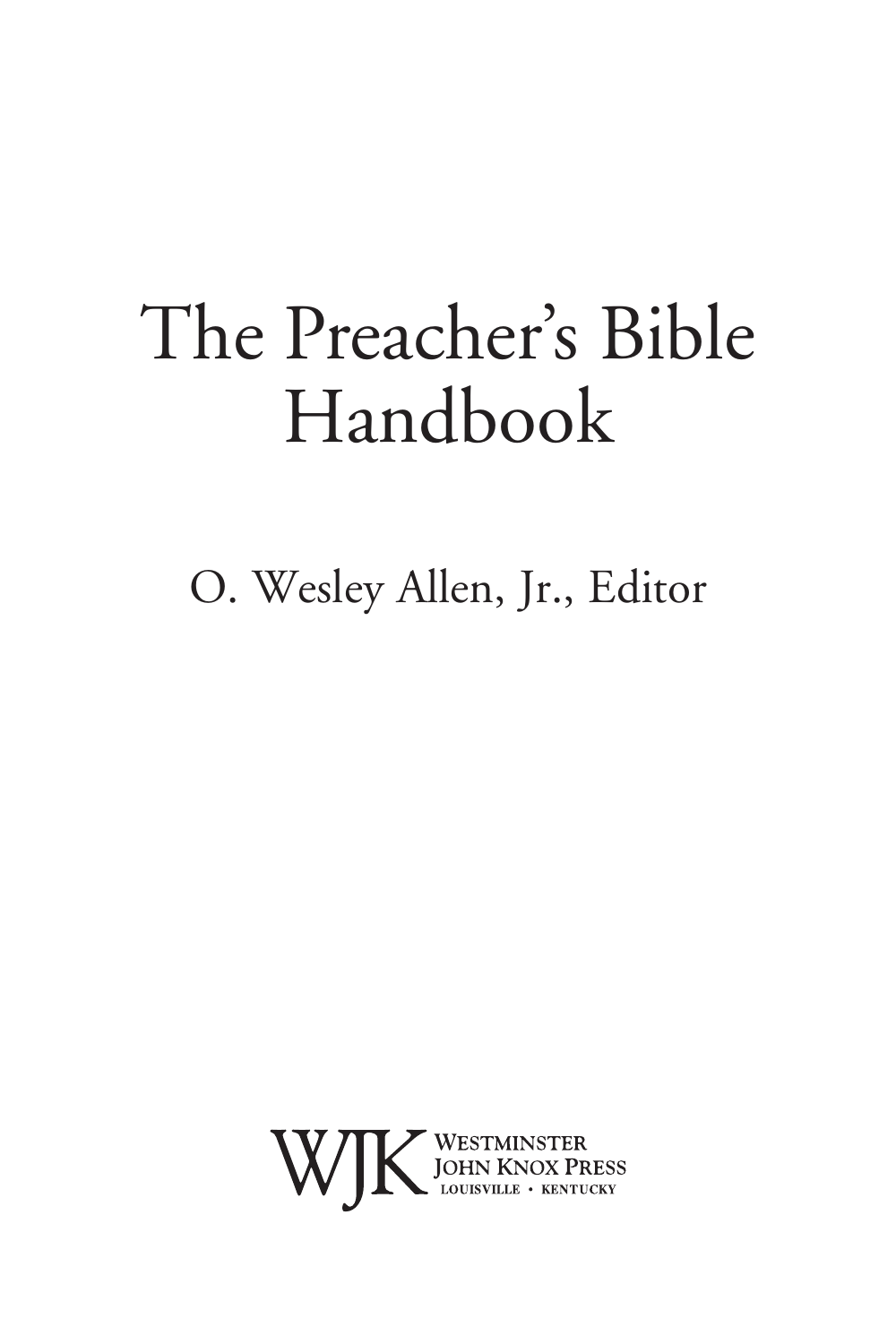# *Contents*

| Contributors                    | X1 |
|---------------------------------|----|
| Introduction                    | 1  |
| <b>HEBREW BIBLE</b>             |    |
| Genesis<br>John C. Holbert      | 5  |
| Exodus<br>Lisa Wilson Davison   | 13 |
| Leviticus<br>J. Dwayne Howell   | 21 |
| Numbers<br>J. Dwayne Howell     | 27 |
| Deuteronomy<br>J. Dwayne Howell | 33 |
| Joshua<br>Lisa Wilson Davison   | 39 |
| Judges<br>Lisa Wilson Davison   | 45 |
| Ruth<br>Lisa Wilson Davison     | 51 |
| 1 Samuel<br>Patricia K. Tull    | 55 |
| 2 Samuel<br>Patricia K. Tull    | 61 |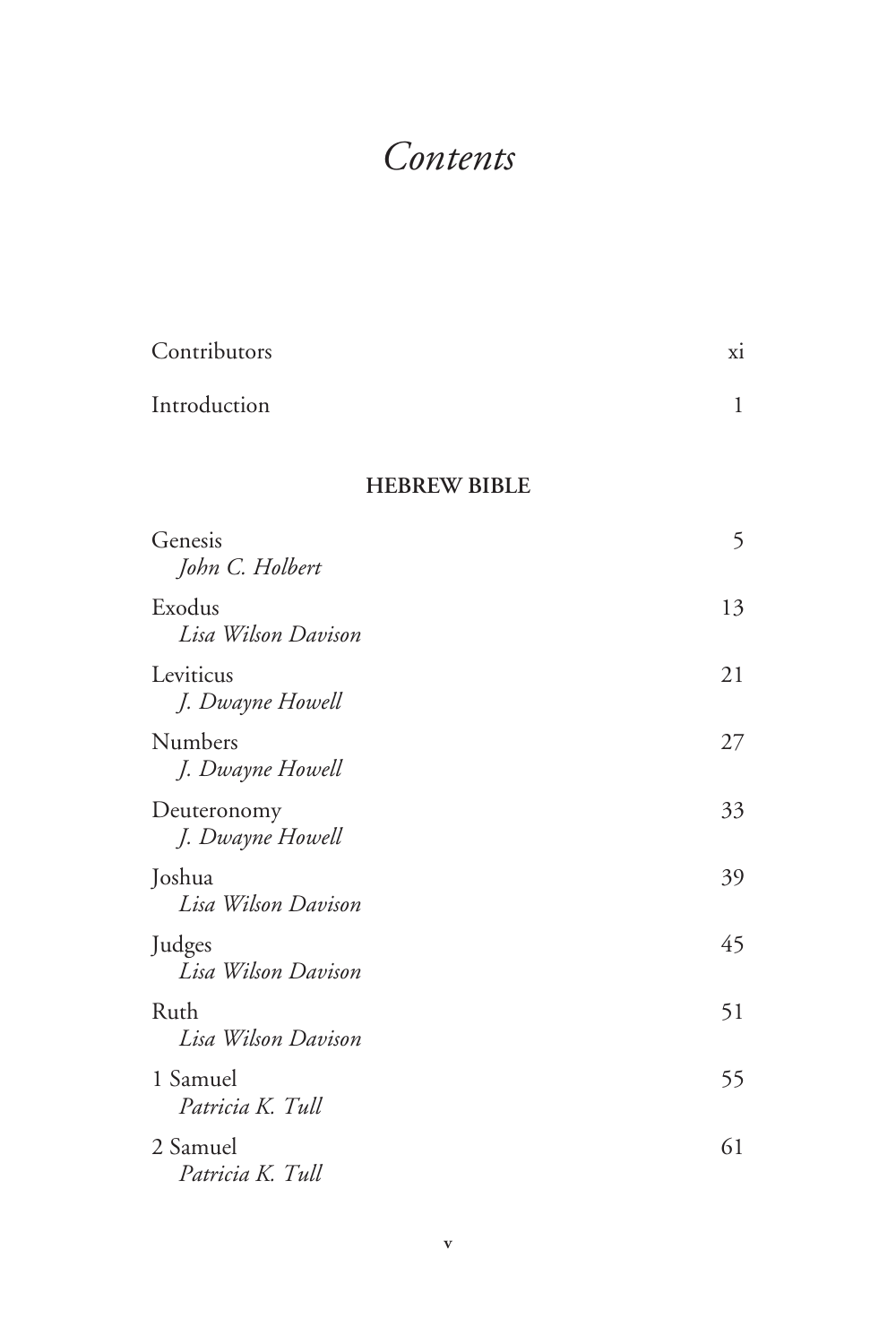| 1 Kings<br>John C. Holbert           | 67  |
|--------------------------------------|-----|
| 2 Kings<br>John C. Holbert           | 73  |
| 1 Chronicles<br>J. Dwayne Howell     | 79  |
| 2 Chronicles<br>J. Dwayne Howell     | 83  |
| Ezra<br>Patricia K. Tull             | 87  |
| Nehemiah<br>Patricia K. Tull         | 91  |
| Esther<br>Patricia K. Tull           | 95  |
| Job<br>John C. Holbert               | 99  |
| Psalms<br>Lisa Wilson Davison        | 105 |
| Proverbs<br>Alyce M. McKenzie        | 113 |
| Ecclesiastes<br>Alyce M. McKenzie    | 119 |
| Song of Songs<br>Lisa Wilson Davison | 125 |
| Isaiah<br>Patricia K. Tull           | 129 |
| Jeremiah<br>Mary Donovan Turner      | 137 |
| Lamentations<br>Mary Donovan Turner  | 145 |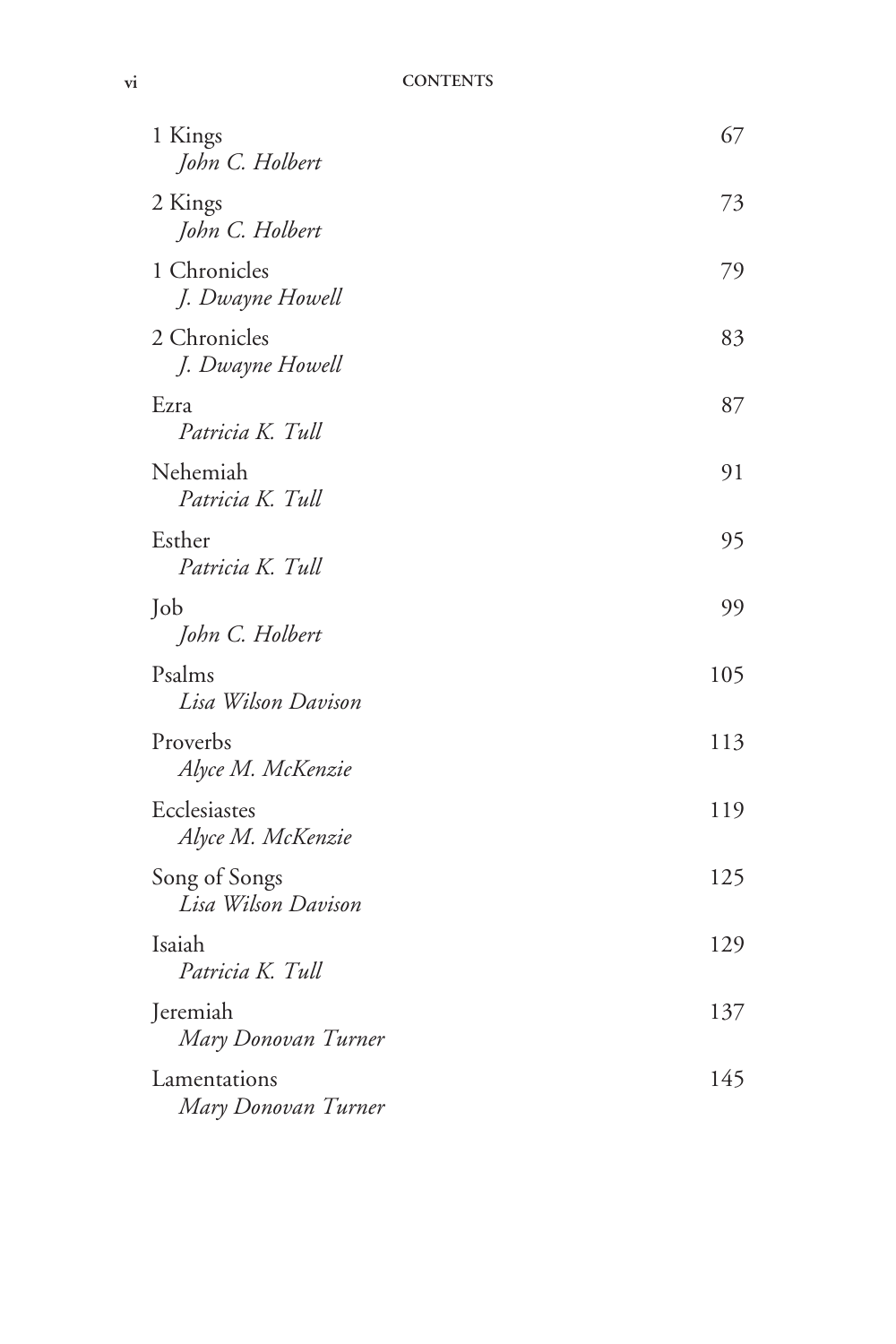| Ezekiel<br>Charles L. Aaron      | 149 |
|----------------------------------|-----|
| Daniel<br>Charles L. Aaron       | 155 |
| Hosea<br>Charles L. Aaron        | 163 |
| Joel<br>Charles L. Aaron         | 169 |
| Amos<br>Charles L. Aaron         | 173 |
| Obadiah<br>Charles L. Aaron      | 177 |
| Jonah<br>John C. Holbert         | 181 |
| Micah<br>Mary Donovan Turner     | 185 |
| Nahum<br>Mary Donovan Turner     | 191 |
| Habakkuk<br>Mary Donovan Turner  | 195 |
| Zephaniah<br>Mary Donovan Turner | 199 |
| Haggai<br>John C. Holbert        | 203 |
| Zechariah<br>John C. Holbert     | 207 |
| Malachi<br>John C. Holbert       | 213 |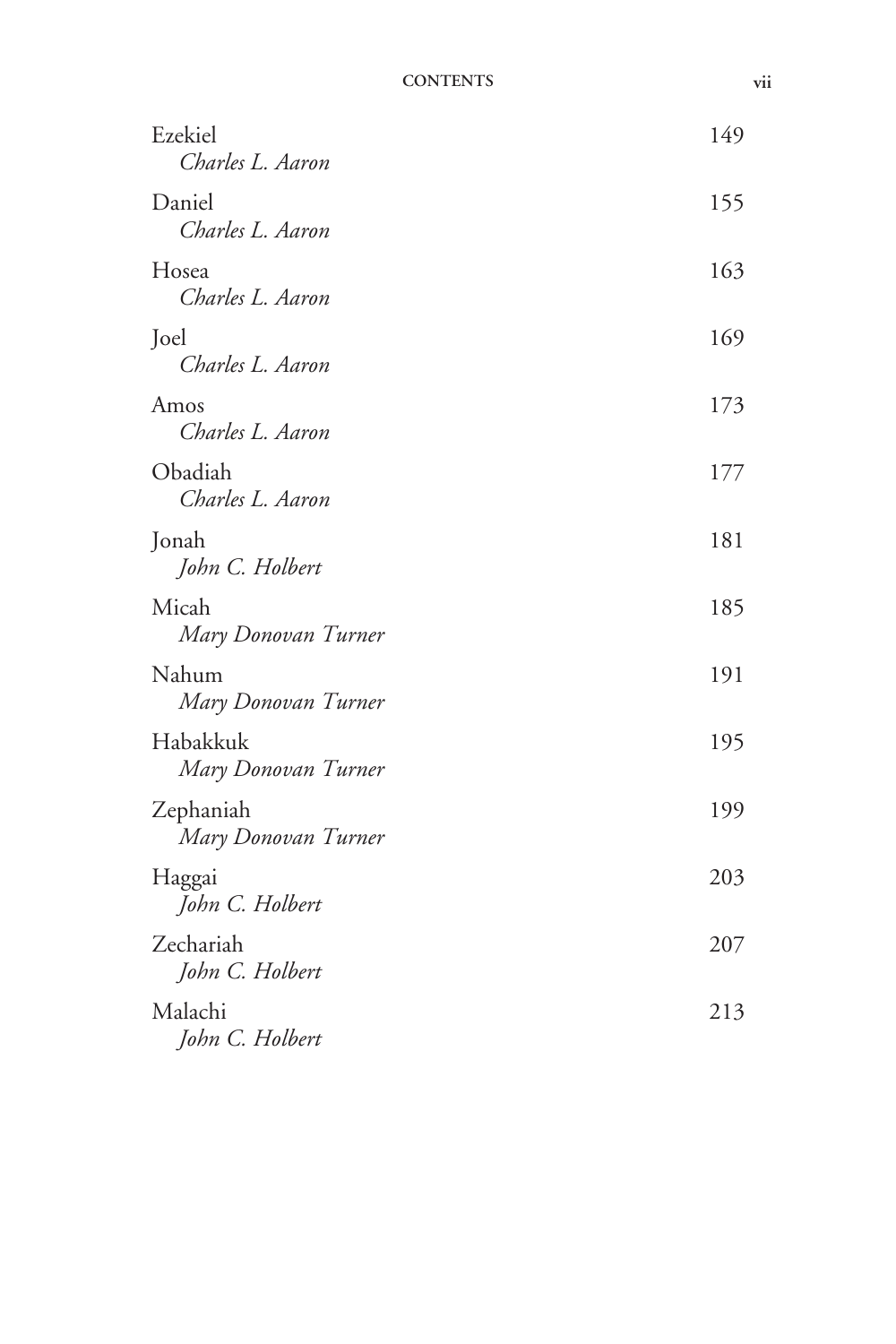| <b>NEW TESTAMENT</b> |  |
|----------------------|--|
|----------------------|--|

| Matthew<br>O. Wesley Allen, Jr.          | 219 |
|------------------------------------------|-----|
| Mark<br>O. Wesley Allen, Jr.             | 227 |
| Luke<br>O. Wesley Allen, Jr.             | 235 |
| John<br>Ronald J. Allen                  | 243 |
| Acts of the Apostles<br>Stephen Farris   | 249 |
| Romans<br>William F. Brosend II          | 255 |
| 1 Corinthians<br>Michael P. Knowles      | 263 |
| 2 Corinthians<br>Michael P. Knowles      | 271 |
| Galatians<br>David Schnasa Jacobsen      | 277 |
| Ephesians<br>Lisa Marie Bowens           | 283 |
| Philippians<br>Lisa Marie Bowens         | 289 |
| Colossians<br>Lisa Marie Bowens          | 295 |
| 1 Thessalonians<br>William F. Brosend II | 301 |
| 2 Thessalonians<br>William F. Brosend II | 307 |
| 1 Timothy<br>Deborah Krause              | 311 |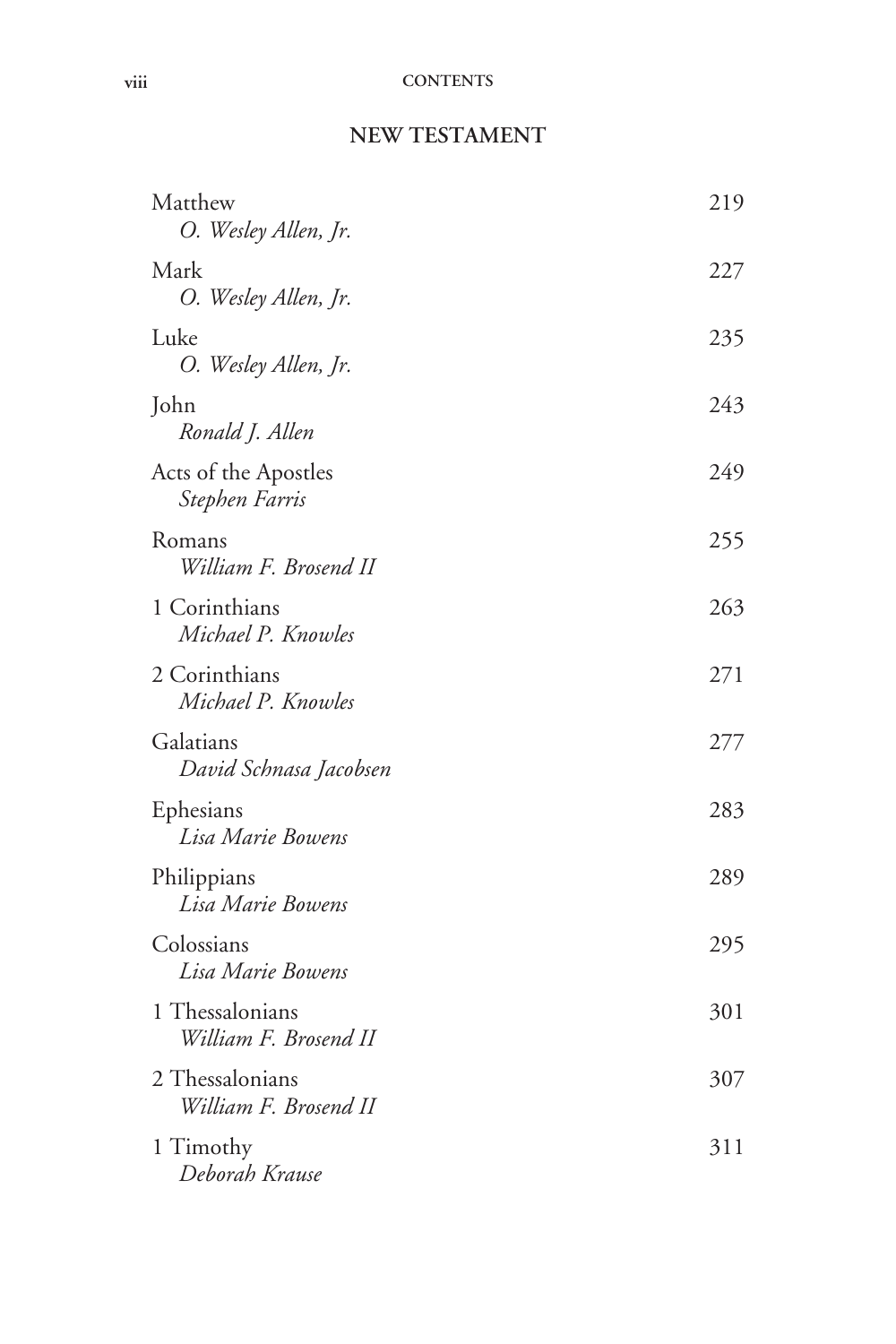| 2 Timothy<br>Deborah Krause          | 315 |
|--------------------------------------|-----|
| Titus<br>Deborah Krause              | 319 |
| Philemon<br>Michael P. Knowles       | 323 |
| Hebrews<br>Stephen Farris            | 327 |
| James<br>Ronald J. Allen             | 333 |
| 1 Peter<br>Ronald J. Allen           | 337 |
| 2 Peter<br>Ronald J. Allen           | 341 |
| 1 John<br>Karoline M. Lewis          | 345 |
| 2 John<br>Karoline M. Lewis          | 349 |
| 3 John<br>Karoline M. Lewis          | 353 |
| Jude<br>William F. Brosend II        | 357 |
| Revelation<br>David Schnasa Jacobsen | 361 |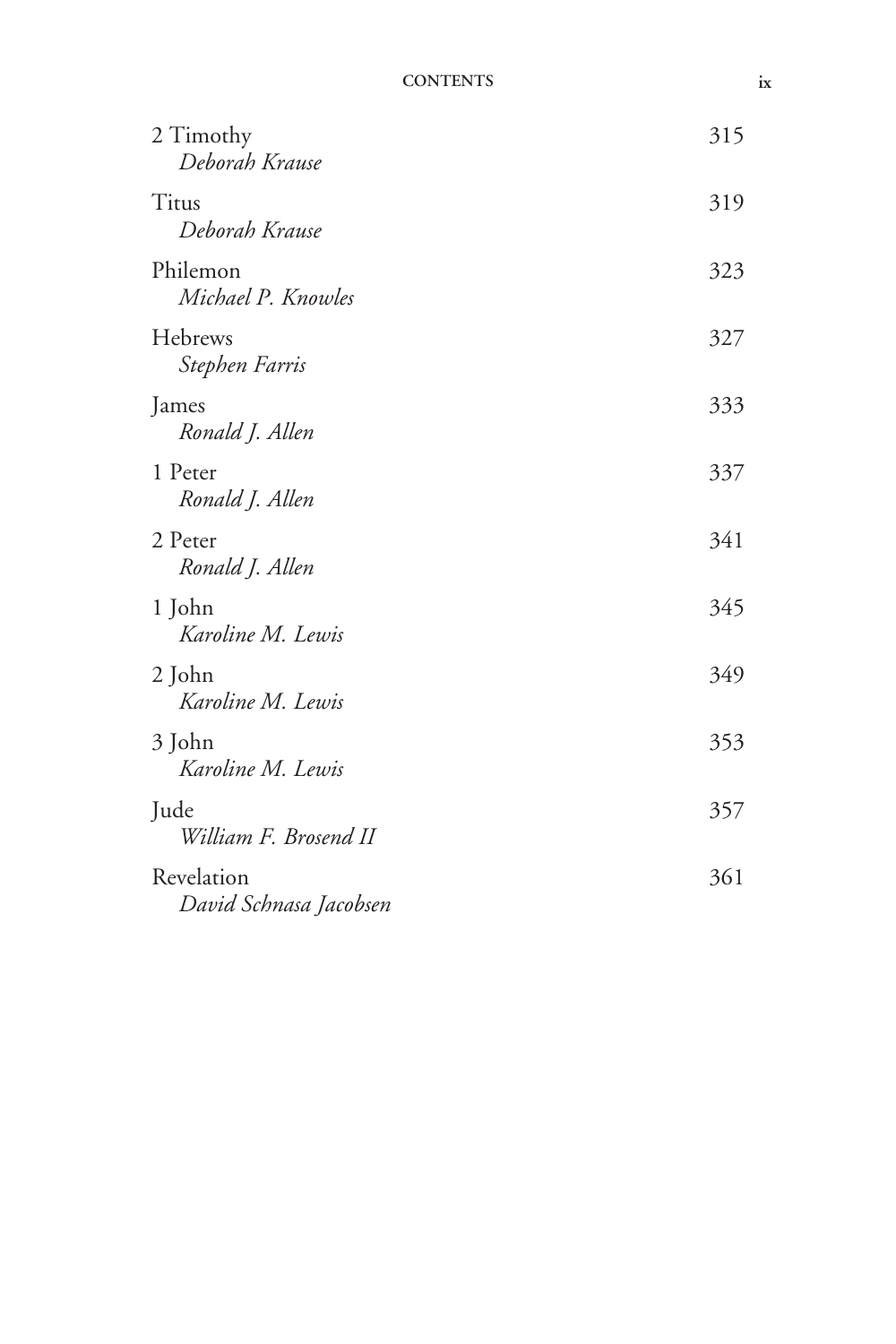# *Contributors*

#### **CHARLES L. AARON**

Associate Professor of Supervised Ministry Perkins School of Theology, Southern Methodist University *Ezekiel, Daniel, Hosea, Joel, Amos, Obadiah*

#### **O. WESLEY ALLEN, JR.**

Lois Craddock Perkins Professor of Homiletics Perkins School of Theology, Southern Methodist University *Matthew, Mark, Luke*

#### **RONALD J. ALLEN**

Professor Emeritus of Preaching and Gospels and Letters Christian Theological Seminary *John, James, 1 Peter, 2 Peter*

# **LISA MARIE BOWENS**

Assistant Professor of New Testament Princeton Theological Seminary *Ephesians, Philippians, Colossians*

# **WILLIAM F. BROSEND II**

Professor of New Testament and Preaching The School of Theology, Sewanee: The University of the South *Romans, 1 Thessalonians. 2 Thessalonians, Jude*

# **LISA WILSON DAVISON**

Johnnie Eargle Cadieux Professor of Hebrew Bible Phillips Theological Seminary *Exodus, Joshua, Judges, Ruth, Psalms, Song of Songs*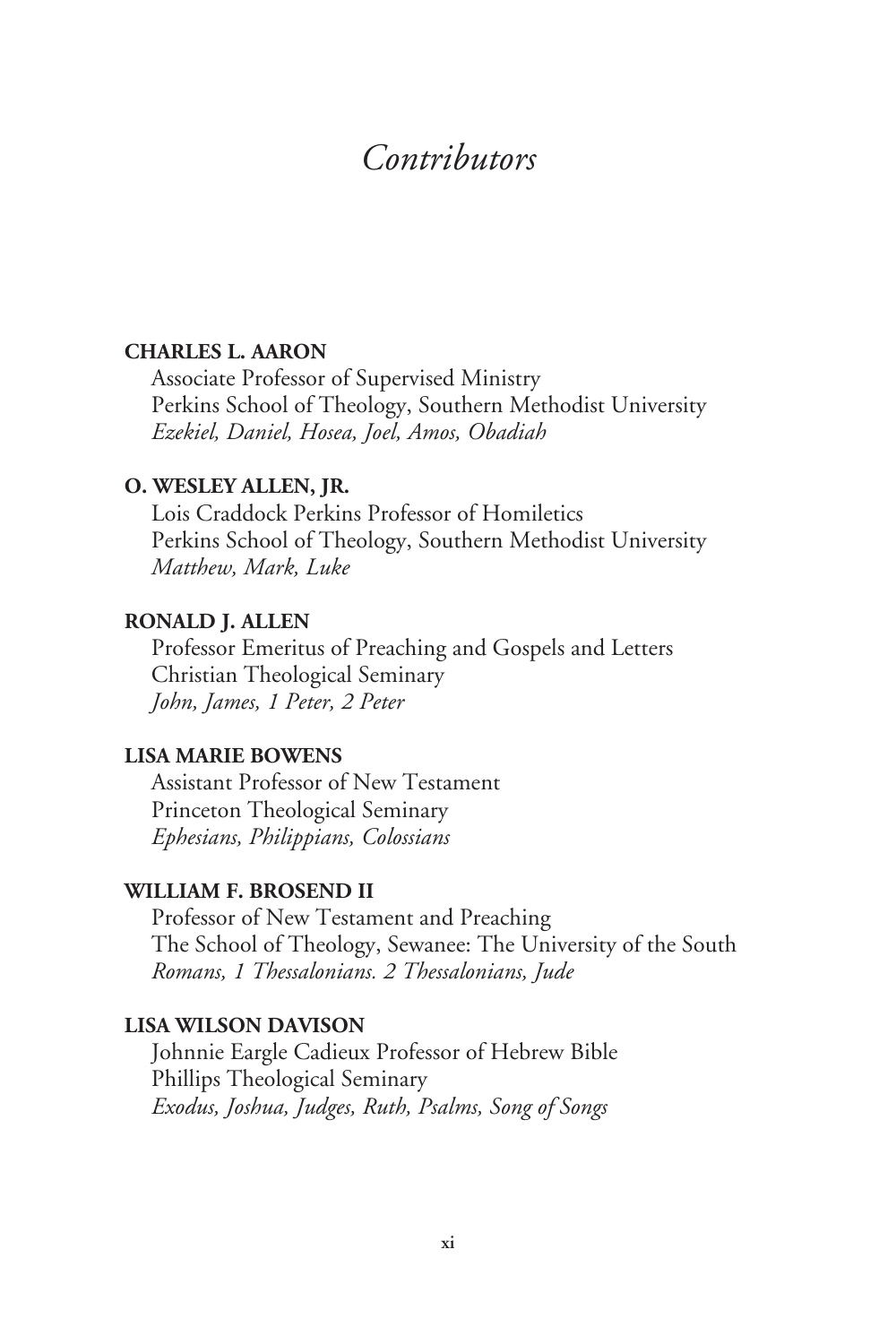#### **STEPHEN FARRIS**

Professor Emeritus of Homiletics Vancouver School of Theology *Acts, Hebrews*

# **JOHN C. HOLBERT**

Lois Craddock Perkins Professor Emeritus of Homiletics Perkins School of Theology, Southern Methodist University *Genesis, 1 Kings, 2 Kings, Job, Jonah, Haggai, Zechariah, Malachi*

# **J. DWAYNE HOWELL**

Professor Emeritus of Old Testament and Hebrew School of Theology, Campbellsville University *Leviticus, Numbers, Deuteronomy, 1 Chronicles, 2 Chronicles*

#### **DAVID SCHNASA JACOBSEN**

Professor of the Practice of Homiletics Boston University School of Theology *Galatians, Revelation*

# **MICHAEL P. KNOWLES**

George F. Hurlburt Professor of Preaching McMaster Divinity College *1 Corinthians, 2 Corinthians, Philemon*

# **DEBORAH KRAUSE**

Professor of New Testament Eden Theological Seminary *1 Timothy, 2 Timothy, Titus*

## **KAROLINE M. LEWIS**

Marbury E. Anderson Chair of Biblical Preaching Luther Seminary *1 John, 2 John, 3 John*

#### **ALYCE M. McKENZIE**

Le Van Professor of Preaching and Worship Perkins School of Theology, Southern Methodist University *Proverbs, Ecclesiastes*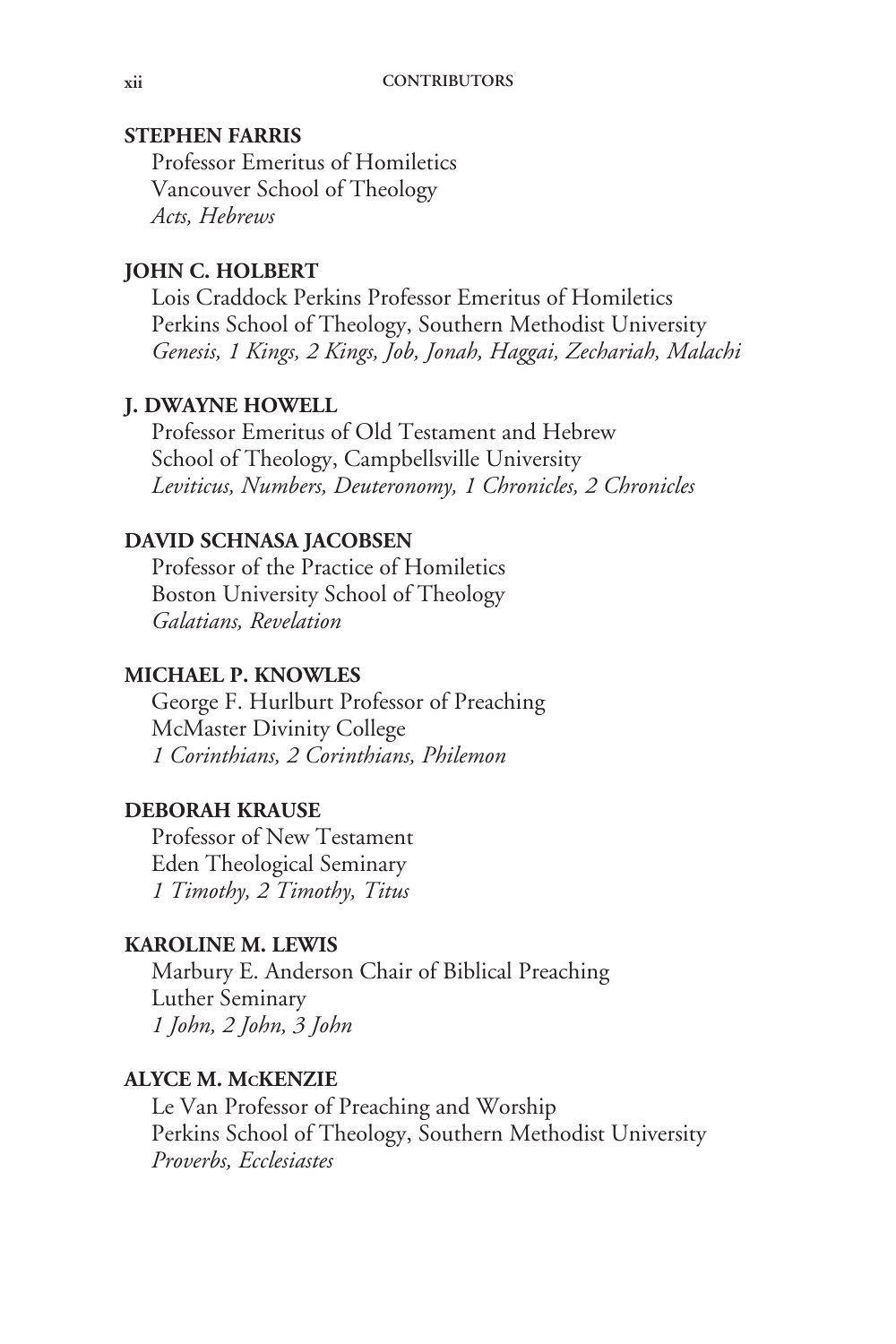# **PATRICIA K. TULL**

A. B. Rhodes Professor Emerita of Old Testament Louisville Presbyterian Theological Seminary *1 Samuel, 2 Samuel, Ezra, Nehemiah, Esther, Isaiah*

# **MARY DONOVAN TURNER**

Carl Patton Professor Emerita of Preaching Pacific School of Religion *Jeremiah, Lamentations, Micah, Nahum, Habakkuk, Zephaniah*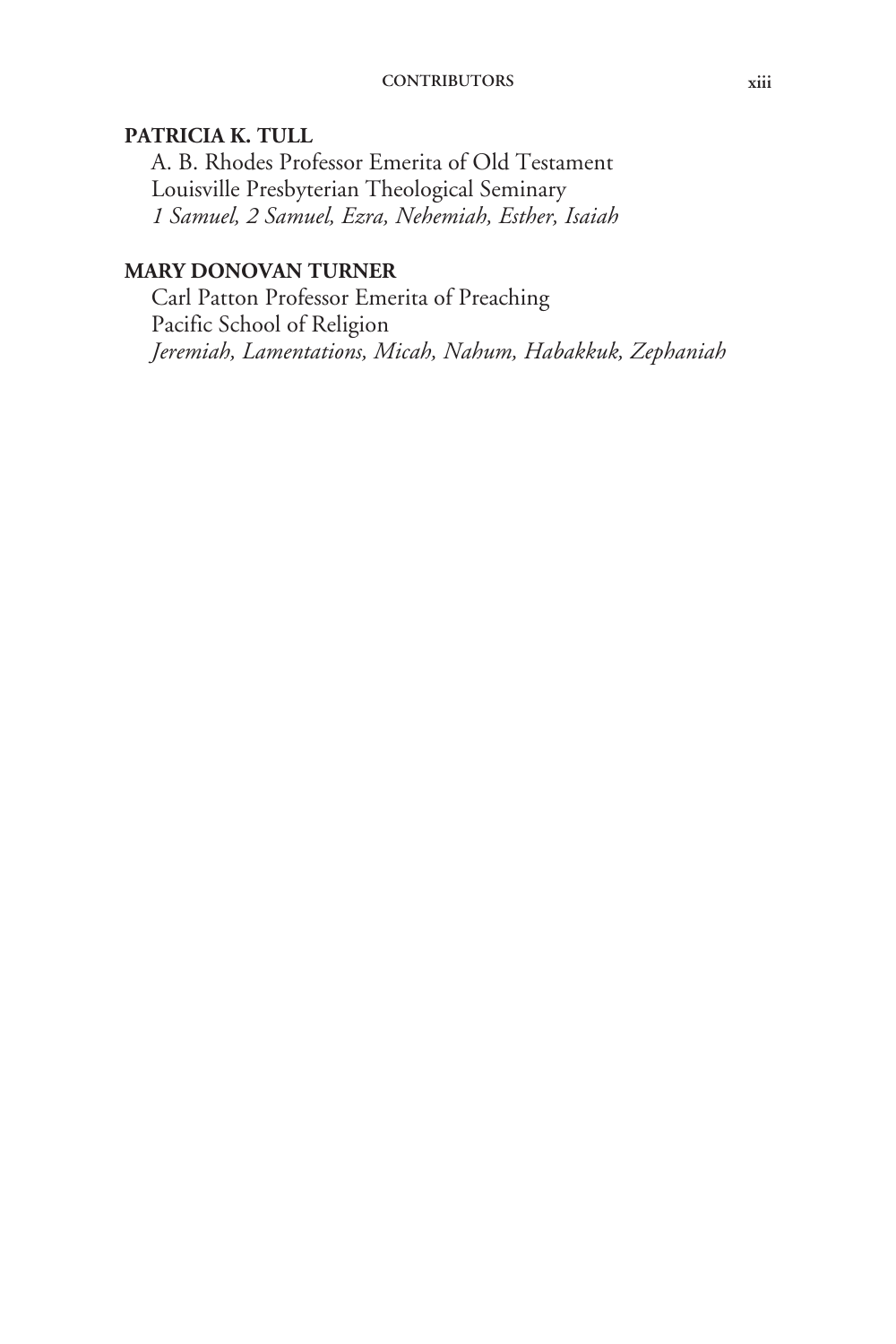# *Introduction* **O. WESLEY ALLEN, JR., EDITOR**

While there are still some worship traditions that follow the ancient practice of *lectio continua*, reading (and preaching) through a biblical work passage by passage Sunday after Sunday, most do not. The majority of liturgical traditions today jump around the canon (to greater or lesser degrees) week to week in relation to the christological movement of the liturgical year, various pastoral concerns that arise in the congregation, world events that need to be addressed, and the like. Add to this practice the fact that most contemporary approaches to biblical preaching, especially lectionary-based preaching, involve focusing on one individual, isolated passage at a time.

The result of this situation is that preachers, in the rush to prepare a sermon every seven days, find it difficult to study the wider contexts of their focus passages as part of that sermon preparation process. Moreover, the complexity of many biblical writings makes it difficult to know what elements of the wider context should be brought into a sermon and which serve better as background knowledge for the preacher but would be distracting in a sermon. This is especially the case for parts of the canon that do not receive as much attention in the pulpit today as others.

This *Handbook* is intended as an aid for preachers seeking a remedy to this situation. We have gathered a collection of scholars interested in bridging the gulf between the academy's approach to biblical studies and the church's task of proclaiming the gospel in order to provide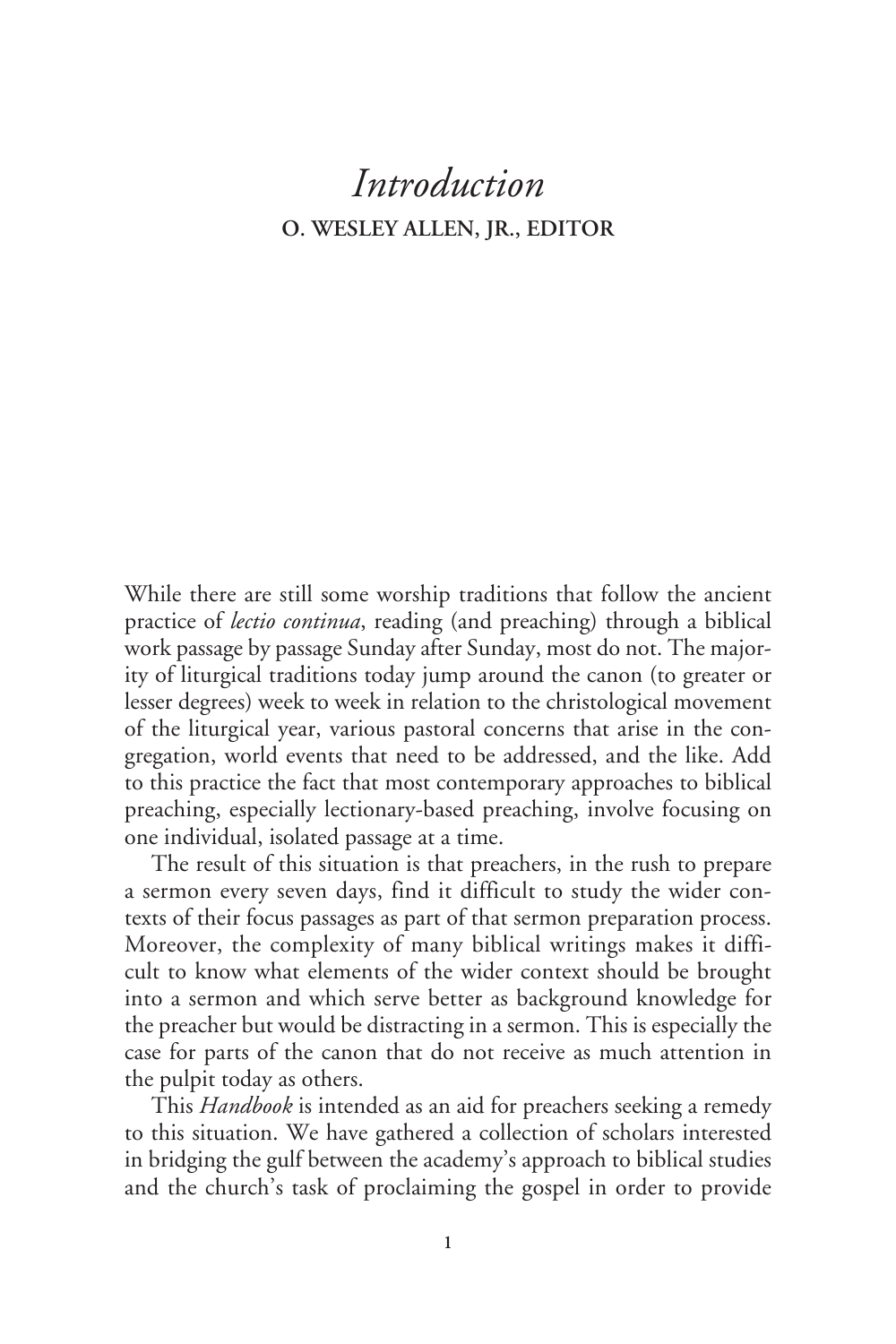readers with introductions to each book of the Bible, presented to help preachers contextualize any passage on which they plan to focus in relation to the historical circumstances, literary structure, and theological themes of the book from which the passage is drawn.

The essays are short enough to be read quickly as part of the weekly sermon preparation process without derailing that process. By design, they do not describe all the elements of the sociohistorical background, literary shape, and theological foci of the writing that might be found in the introduction of a critical commentary and which are certainly helpful for understanding the full depth and complexity of the writing. Instead, they focus on only those elements that are essential for the preacher to know as background and literary/thematic context for any of the passages in the work as the preacher interprets it for a congregation for a given worship service. Specifically, the essays focus on information that the authors think worthwhile and relevant for preachers to share in their sermons as they contextualize the passage on which they are preaching for laity.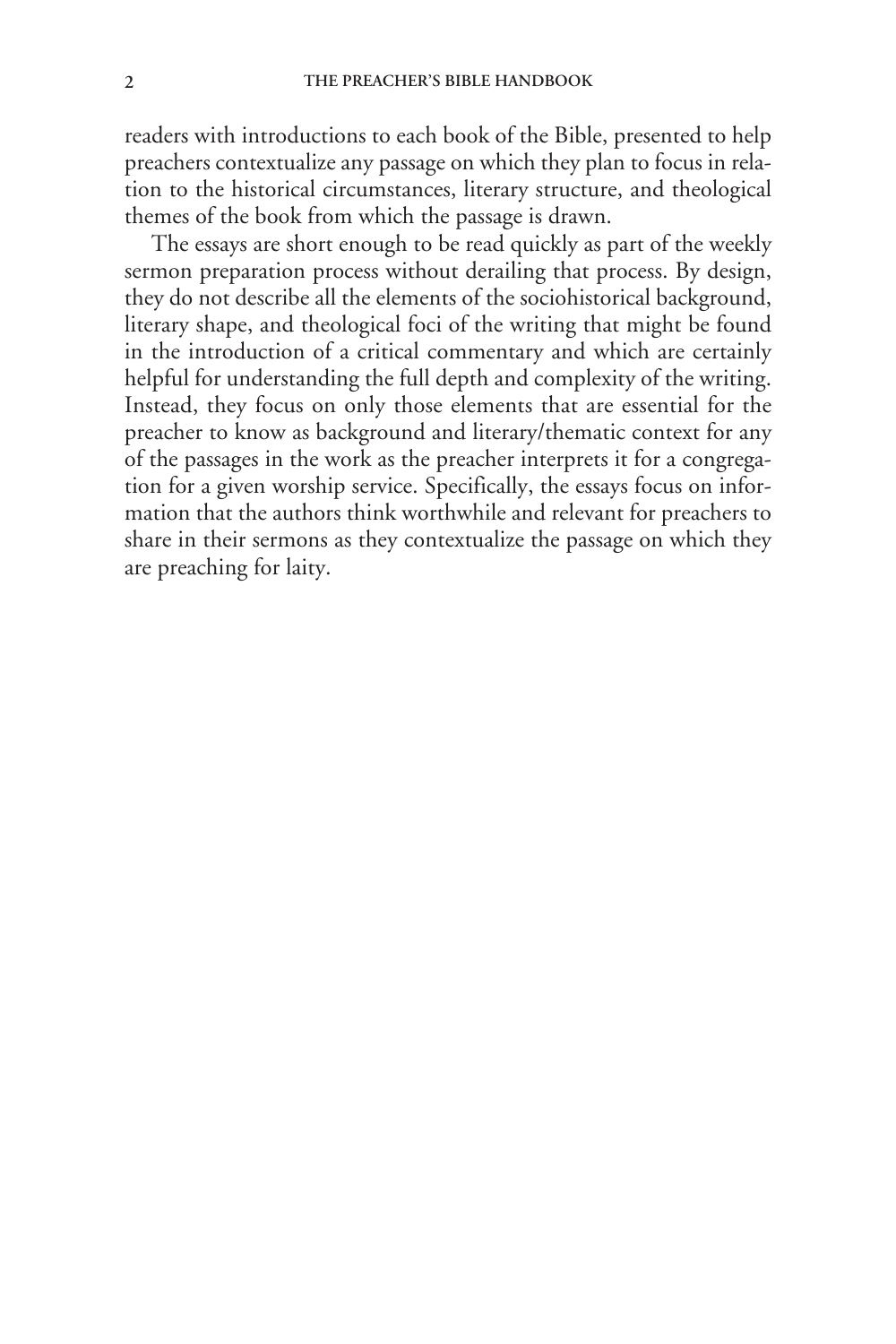*Hebrew Bible*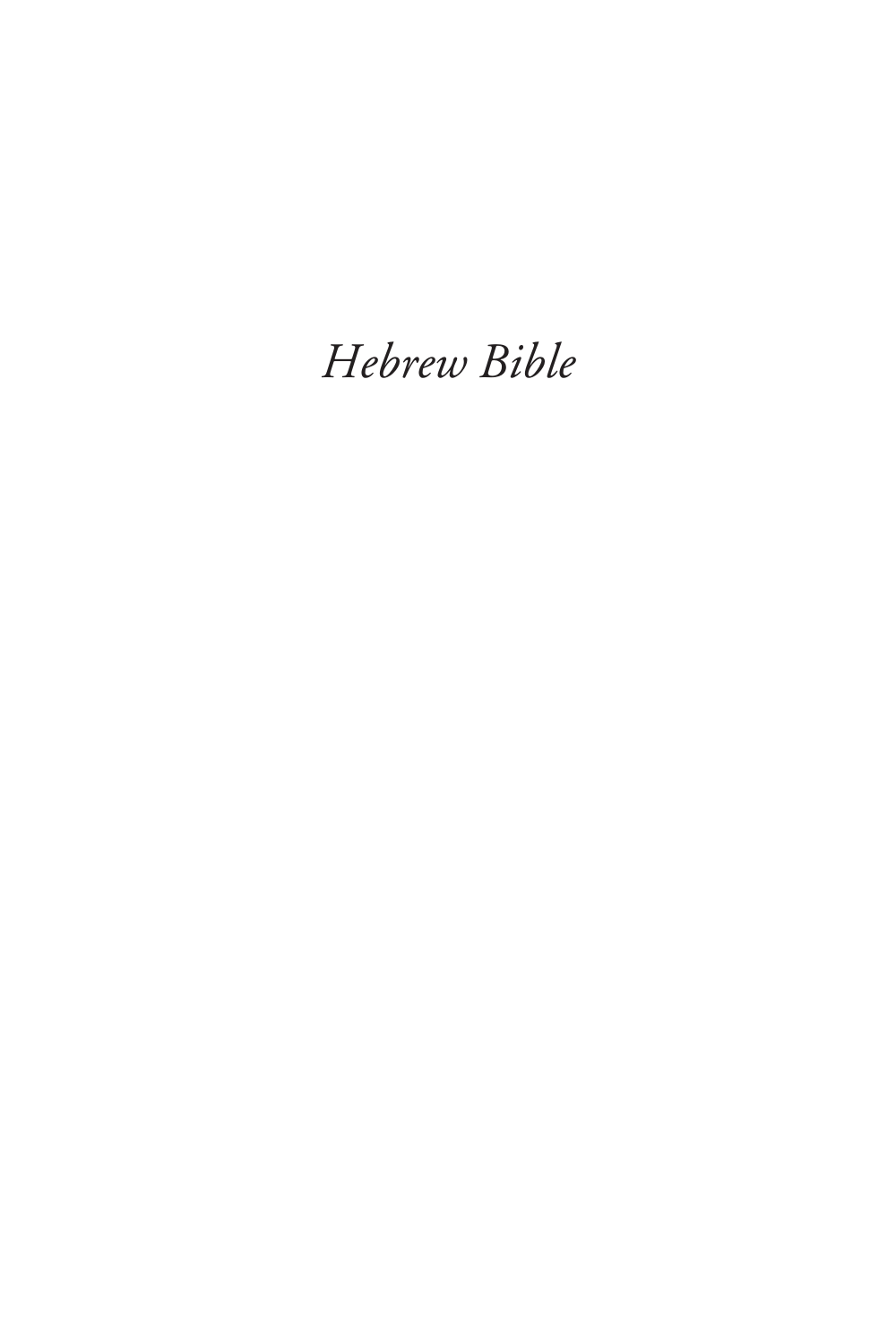# *Genesis* **JOHN C. HOLBERT**

Whether or not the stories of Genesis contain genuine history engenders vigorous scholarly debate. Surely, any history lies far in the background of stories designed to illuminate and unify Israel at a later date in the life of the community. What we read in Genesis should be named literary/theological history, for the stories, especially for preachers, must be approached as tales well told rather than history recorded. That said, we hardly imply that the stories are any less vital for preaching. The proper questions to raise in our reading have to do more with plot and character than with archaeology and historical dating.

Genesis may be divided into four distinct sections.

## **PREHISTORY (CHAPS. 1–11)**

The first eleven chapters of Genesis are the prologue of the entire biblical story. In them we discover the central themes of the Bible's interests: (1) Who is God? (2) Who are we humans? (3) What are the relationships between God and the humans? Genesis 1–11 displays a rich series of answers.

In chapters 1–2, God is creator of the world, but that act of creation is offered in two distinct accounts. The first suggests that God (*'elohim*) creates all that is solely by the divine voice, displaying a massive power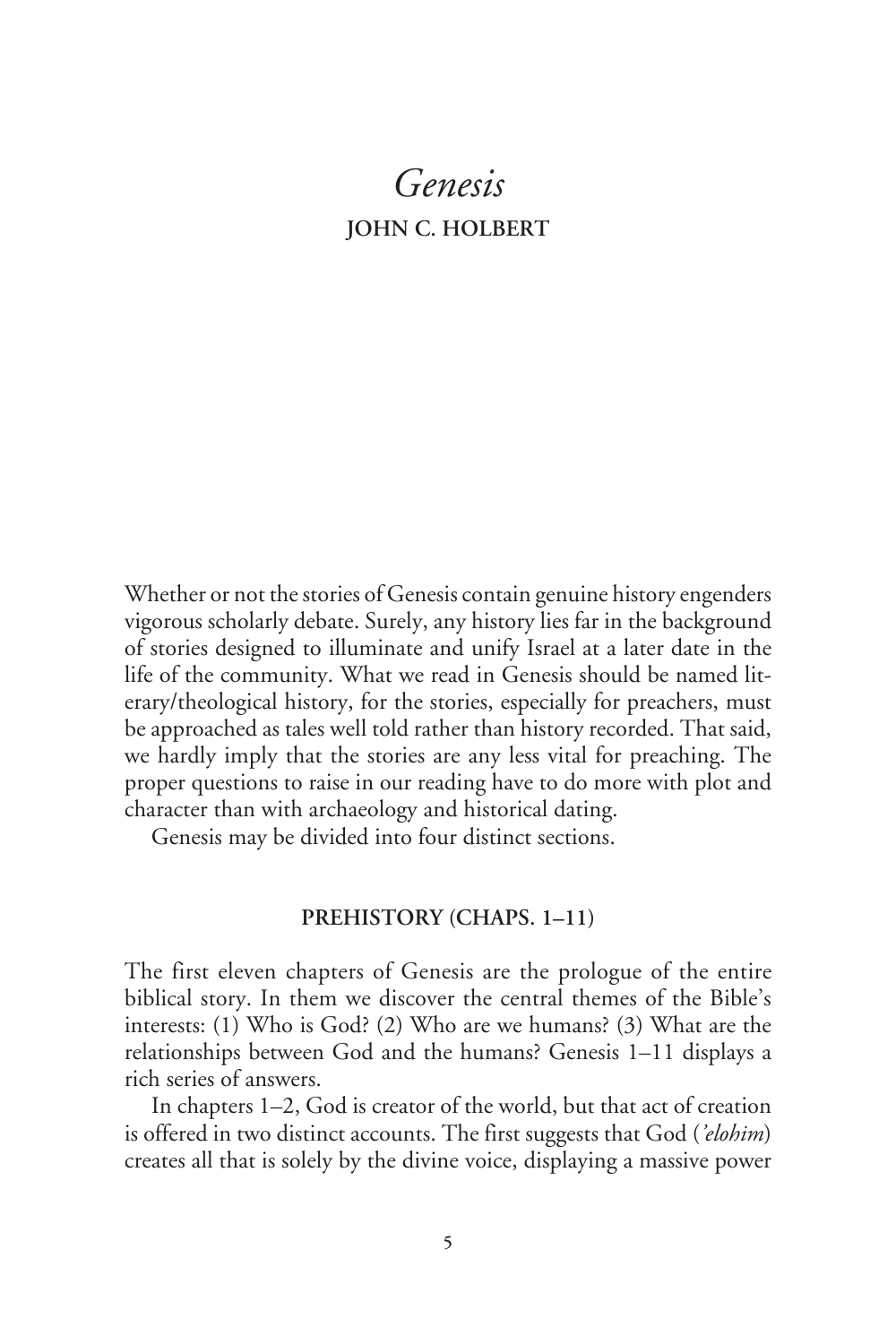and mysterious hiddenness all at once. The second account, in sharp contrast, shows us God (*YHWH 'elohim*) kneeling in the moistened clay, and with dirty fingers shaping human beings on a potter's wheel (2:7). God then places the created *'adam* (this is not "Adam," but a soil creature) in a garden in order that the creature might serve it and protect it (2:15). This God is intimate, as close as our breath.

After God provides the lonely *'adam* with a partner, built from its side, the first couple is soon engaged in rejection of divine commands, eating the forbidden fruit of the garden, then blaming one another, with the result that they are thrown from the garden and made to live in the world the storyteller knows, one where women give birth in great pain while men attempt to extract a meager living from the rocky soil of Palestine (3:16–19). Despite the grim realities, they proceed to have children. Then the tale turns dark, and fratricide marks the first two brothers when Cain murders Abel. As a result, Cain is forced off the life-giving soil and must wander the earth, ironically settling in "the land of *Nod*," which means "land of wandering" (4:16).

Events move from bad to worse as fruit eating leads to fratricide that leads to Lamech threatening to kill any who dares to strike him (4:23). The massive flood ensues, brought on by the vast "wickedness of humankind" (6:5). The charge against humanity is all-inclusive and terrible: "every inclination of the thoughts of their hearts was only evil all day long" (6:5 alt.). God here is a God who repays bad behavior with universal attack. Yet, after the flood, the tale shifts, as God now acknowledges the weakness of the human creatures and promises never again to destroy them, even though "they are evil from their youth" (8:21 alt.). The same reason that provoked the flood now leads God to vow never to act like that again. In short, the flood's effect is to change the heart of God, not the heart of humanity.

That ongoing human weakness is shown in the person of Noah, the supposed hero of the flood story. After he plants a vineyard, he overindulges in the fruit of the vine, lies naked in his tent, and accidentally is seen as weak and vulnerable by his son Ham. He awakes from his stupor and instead of taking responsibility for his actions, curses his son, and the cycle of separation and family conflict begins again (9:18–25).

The first section concludes with the tale of the tower of Babel, a vast construction designed to create their own unity and to thwart YHWH's demand that they should be "fruitful, multiply, and fill the earth" (the land, 1:28). Though they imagine their tower "has its top in the heavens" (sky), YHWH must "go down" to see it (11:4–5). YHWH then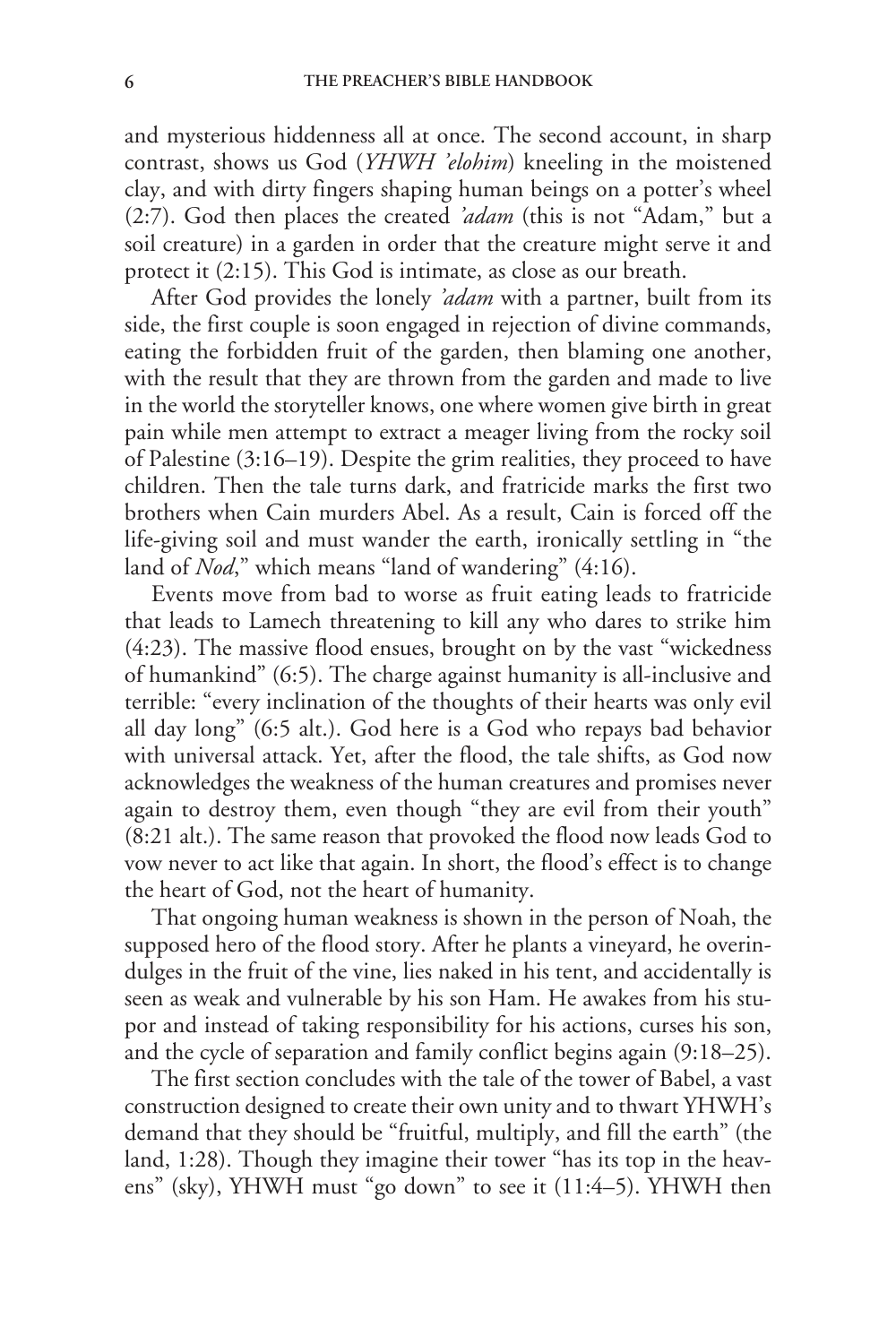decides to "confuse their language," and they are forced to cease their building, abandoning Shinar to "fill the earth."

The prehistory is an avalanche of evil, from garden to murder to threatened genocide to flood to family destruction to foolish tower building. Through it all, humanity is pictured as bent on evil, creating ingenious ways to reject the demands of their creator God, while that God, first destroying nearly all of them, finally demonstrates a willingness to persist with these recalcitrant humans. Something new is needed, and YHWH acts anew in Genesis 12. This tightly constructed section includes, for the preacher, a changing picture of God, a deeply flawed humanity, and a divine persistence to work with these humans regardless of their actions.

#### **ABRAM AND SARAI (12:1–25:18)**

Genesis 12:1–3 is the lynchpin of the entire biblical story. Abram of Haran is called by YHWH to "go from your country, your relatives, and the house of your father to the land I will show you. There I will make of you a great nation, and I will bless you, and make your name great, so that you will be a blessing, . . . and in you all the families of the earth will be blessed" (or, "will bless themselves") (alt.). Abram's task is universal and missional. YHWH will make Abram's name great, and that greatness will be defined as a blessing to all humanity through his own person and his descendants. The definition of greatness is service to the world. This central biblical theme is announced at the very beginning of the story of Israel, and no preacher can miss its prominent power.

Unfortunately, humans are weak and inclined toward evil. Abram is no different. He may be called to be a blessing, but his later actions are anything but a blessing. He soon sacrifices his own wife, Sarai, to the Egyptians in a craven attempt to save his own skin (12:10–16); if not for YHWH's intervention, Sarai would have joined Pharaoh's harem, and Israel's story would have ended before it began.

The ominous fact of Sarai's barrenness drives the remainder of this section's story. YHWH continues to appear to Abram to promise a son, but the years slip by, and the lines deepen on the aging couple's faces. In chapter 15, God promises a child, and Abram proposes that a household slave will be his heir, but YHWH calls him to count the stars, vowing that his descendants will be as numerous as they. In chapter 16,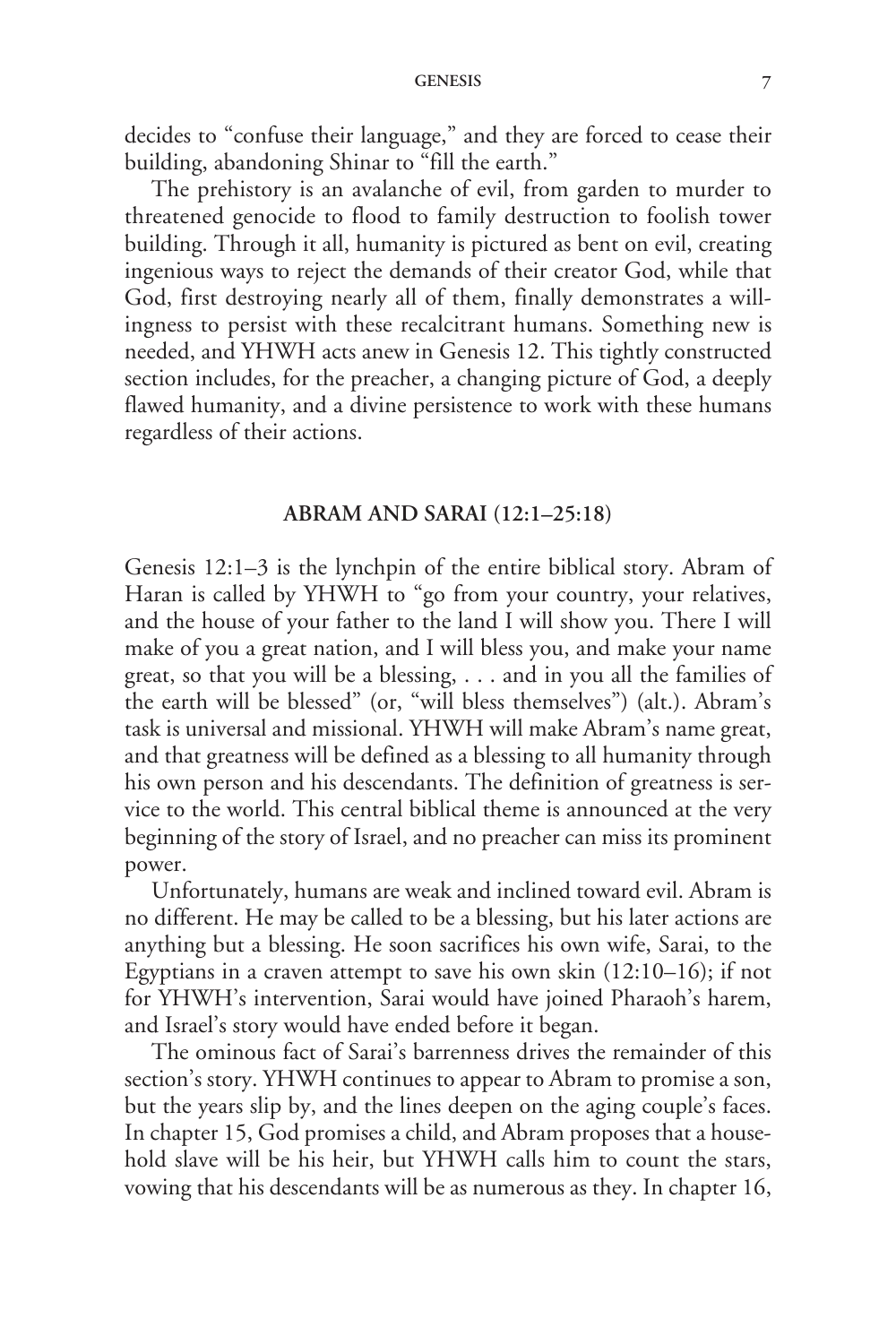Sarai takes matters into her own hands and offers her maid, Hagar, as Abram's bedmate in order to create an heir. A boy is born, but Sarai cannot stand the sight of the child and demands his destruction. Abram complies, but YHWH intervenes to save Ishmael and his mother. In chapter 17, God again promises an heir, but this time Abram falls on his face in laughter, and in chapter 18, when YHWH promises again, it is Sarah's turn to laugh at the absurdity of a prune-faced couple giving birth.

But, it happens, and the child is named Isaac, "laughter" in Hebrew (chap. 21). Yet that laughter soon turns to horror, as YHWH demands that Abraham murder that child of laughter on a mountain (chap. 22). Without a word, Abraham prepares to do so, but just as he is about to plunge the knife into the boy's throat, YHWH again appears to stop his hand. The spared child then has his own family, and the story turns to section 3.

This second section tells the story of Abraham and Sarah and the complex births of their sons, Ishmael and Isaac. The themes of human desires to direct the world in their own ways rather than allow God to direct the world in God's way, along with the reality of fractured human relationships created by self-serving hubris, all offer rich fare for any preacher.

## **ISAAC, REBEKAH, JACOB, ESAU, LEAH, RACHEL (25:19–36:43)**

Jacob and Esau are born to Isaac and the previously barren Rebekah; they are twins with very different personalities. Jacob is "Grabby," a colloquial version of his Hebrew name meaning "Supplanter," pictured at his birth as grasping the elder Esau's heel. Esau is "Hairy," literally covered head to toe in hirsute splendor. Rebekah has been told by YHWH that, contrary to societal expectations, her younger child will master her eldest. And so it happens, but not without a maternal push. Esau sells his right to be firstborn to Jacob for a bowl of red stuff (25:29–34), and Rebekah helps Jacob to trick her husband out of the patriarchal blessing (chap. 27).

The themes of irony and trickery continue when Jacob flees his brother and heads to Haran, Abraham's home country. On the way, Jacob confronts YHWH at a lonely place, and receives from his God the promise of land, progeny, and protection. In response, Grabby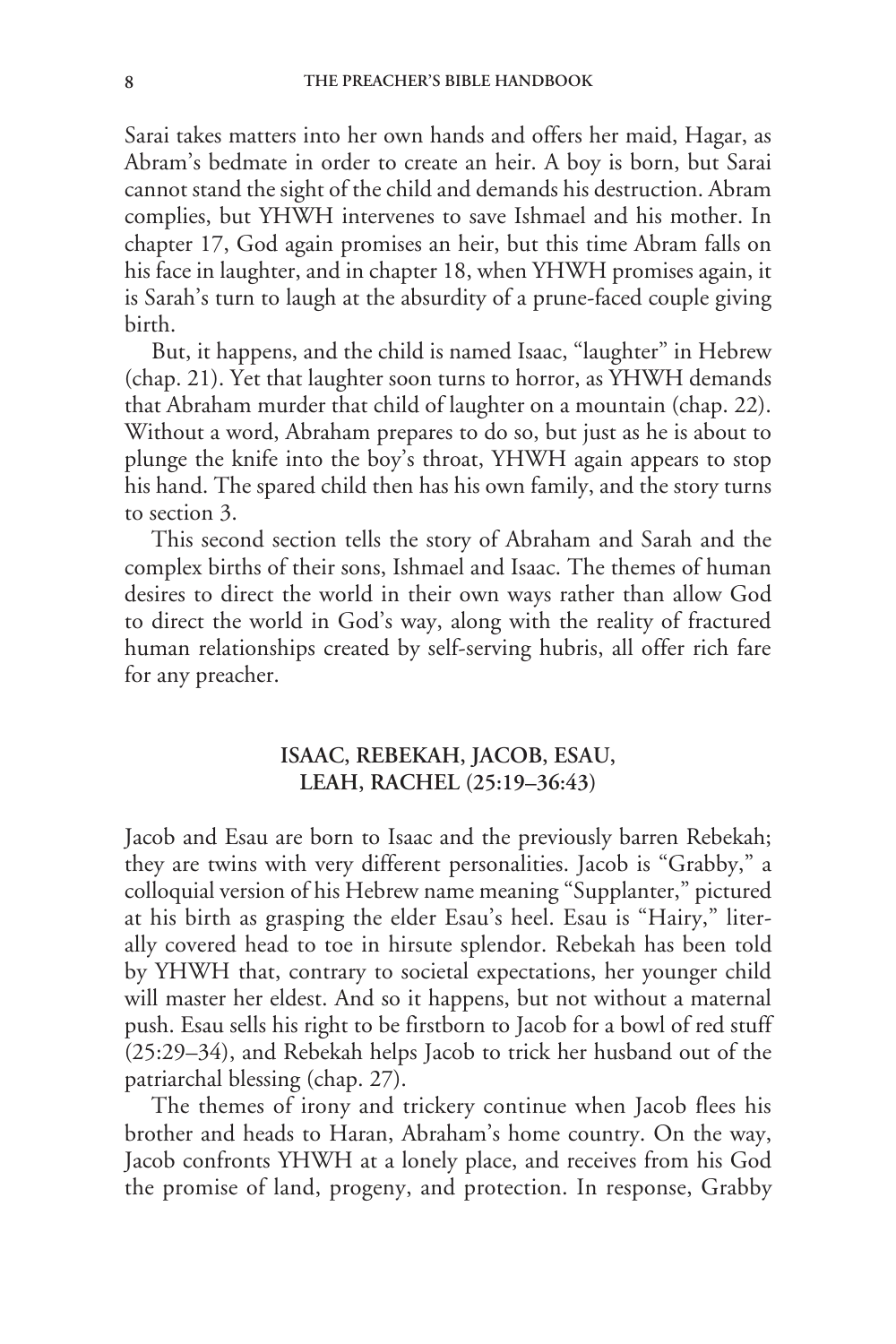#### **Genesis 9**

bargains with YHWH, saying that if YHWH does do all these things, then and only then can YHWH be his God (28:20–22)!

In Haran, he meets Rachel at a well, falls instantly in love, and after seven years of service to his uncle Laban, is supposedly allowed to marry his beloved (chap. 29). But Laban substitutes his eldest daughter, Leah, and hands her, veiled, to the eager embrace of Jacob. When the daylight reveals the truth, Jacob asks Laban about his cruel trick. Laban replies that in this country one cannot marry the younger before the elder. Echoes of earlier tales of deception ring loud.

But Jacob gets his revenge on Laban as he steals the very best of his livestock through magical trickery, despite Laban's ploys (30:25–43). Though Laban works to prevent it, Jacob departs Haran with both of his wives, their servant women, and a vast herd of Laban's finest animals (chap. 31). Upon arriving at the Jabbok River, Jacob wrestles with a man there and claims to have defeated the man (32:28), whom Jacob imagines to be God (32:30). However, he does not actually encounter God until Esau receives him with surprising grace. With all that former trickery forgotten, Jacob is forced to admit that seeing Esau's face is just like "seeing the face of God" (33:10).

This section recounts the story of Jacob and Esau, introducing us to a foolish Esau, who in the end becomes the very face of God in his reception of his rascally brother. God is seen here as the unexpected One, not appearing as humans imagine but showing up in the face of the foolish. This great Bible theme offers a rich resource for the preacher.

#### **JACOB AND JOSEPH (CHAPS. 37–50)**

This final section of Genesis is the story of Joseph, the favored son of Jacob and Rachel. Jacob's twelve sons settle again in the land promised by YHWH, but soon strife in the family appears. Joseph is a preening tattletale, living for the opportunity to reveal to Jacob wrongdoing by his brothers (37:2). Nevertheless, Jacob loves Joseph to distraction, because he is a child of his old age with his favorite, Rachel. He thus weaves for him a "long robe with sleeves" (37:3). As a result, his brothers despise Joseph, and after two self-aggrandizing dreams in which Joseph sees himself as master over both his family and the sun, moon, and stars (!) (37:5–11), the brothers plot to kill him.

But instead of murdering Joseph, the brothers throw him into a dry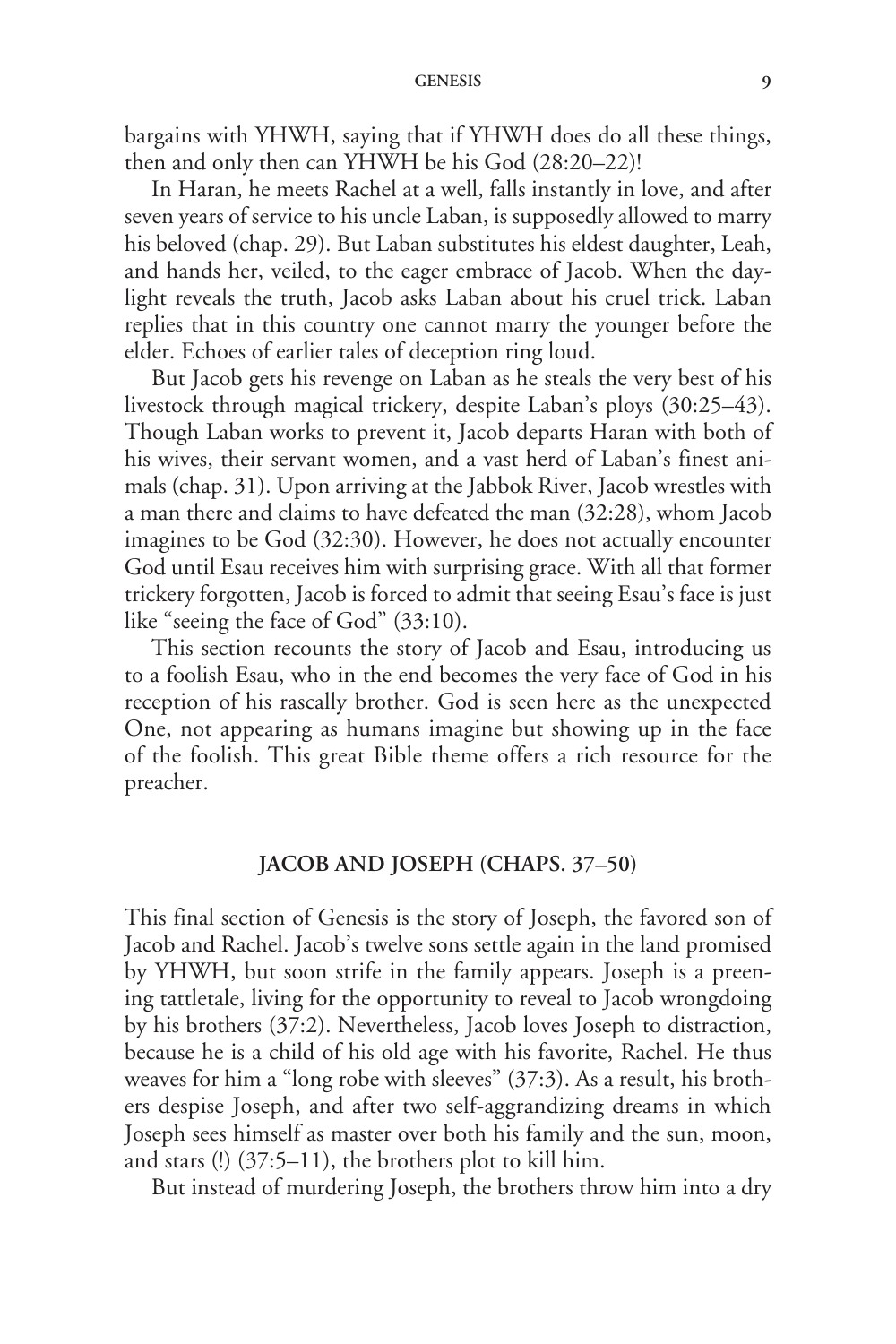well, imagining that they have seen the last of him. They lie to Jacob that Joseph has been devoured by beasts, but he is pulled from the well by passing traders and sold to an Egyptian nobleman, Potiphar. Soon clever Joseph is running Potiphar's household and attracting the lustful eyes of Potiphar's wife. The woman compromises Joseph, crying rape. Joseph lands in jail; but in no time, he is running the jail, too (chap. 39)!

And there he correctly interprets two dreams. When these interpretations come to the attention of Pharaoh, who is bedeviled by nightmares, he demands that the jailed dream interpreter act for him. Joseph's correct interpretations save Egypt from a severe famine (chap. 41).

Meanwhile, the famine spreads to Israel, and Jacob demands that the brothers go to Egypt to buy grain. Once there, they are ushered into the presence of their brother, Joseph, whom they do not recognize, since he is now Egyptian in appearance and speaks to them through an interpreter. He, however, recognizes them immediately and proceeds to play a cruel game of cat and mouse with them, first imprisoning one as ransom for the rest, after replacing their grain money back into their bags, then secreting his magic cup into the sack of Benjamin. All the while, Joseph weeps in secret (chaps. 42–45).

At last he reveals himself as Joseph, and the brothers are struck mute. Though he attempts to cover his lengthy game with theological niceties–"God sent me before you to preserve life" (45:7 alt.)–no polite phrases can undo the trickery of the revengeful Joseph.

At the very end of the tale, Jacob dies and is buried back in Israel. Yet the brothers still fear that Joseph will gain his ultimate revenge and "pay them back in full" for what they did to him (50:15). So they lie, claiming that the dying Jacob has bidden Joseph to forgive the brothers for their acts against him. The brothers then prostrate themselves before Joseph and cry out that they will be his slaves if he spares them (50:18). Joseph weeps as he hears them, and the weeping here is Joseph's recognition that he has poisoned his family with his cruel games. Then it is that Joseph utters his most famous phrase: "Even though you intended to do harm to me, God intended it for good, in order to preserve a numerous people" (50:20). "Fear not," he concludes, "I will provide for you and your little ones" (50:21 alt.).

Genesis ends in something like reconciliation, but it is a reconciliation fraught with tension. It is a kind of false ending, even when Joseph dies and is buried in Egypt. Unfinished business, both in the family and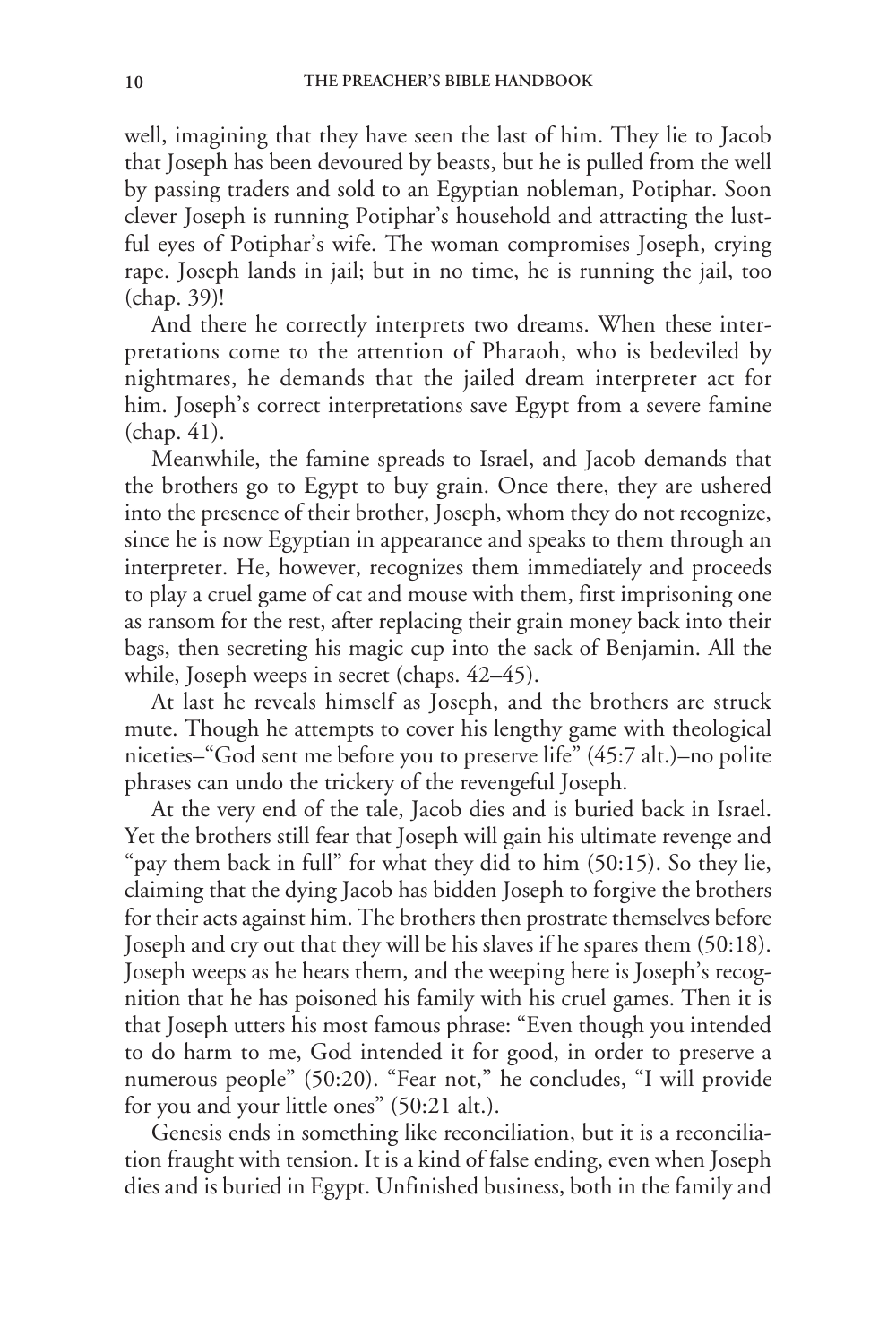#### **Genesis 11**

in the community, marks the conclusion of this tale; with the beginning of the book of Exodus, new tensions break out. God is again called on to struggle with God's chosen ones in new ways. Perhaps Israel, the new name of Jacob at Jabbok, does mean "God wrestles" after all.

The preacher finds the following themes stretching across the stories of Genesis: God's surprising appearances in and employment of unlikely and flawed people; human desires to go their own ways against the commands and will of God; God's final unwillingness to give up on God's sinning yet chosen people.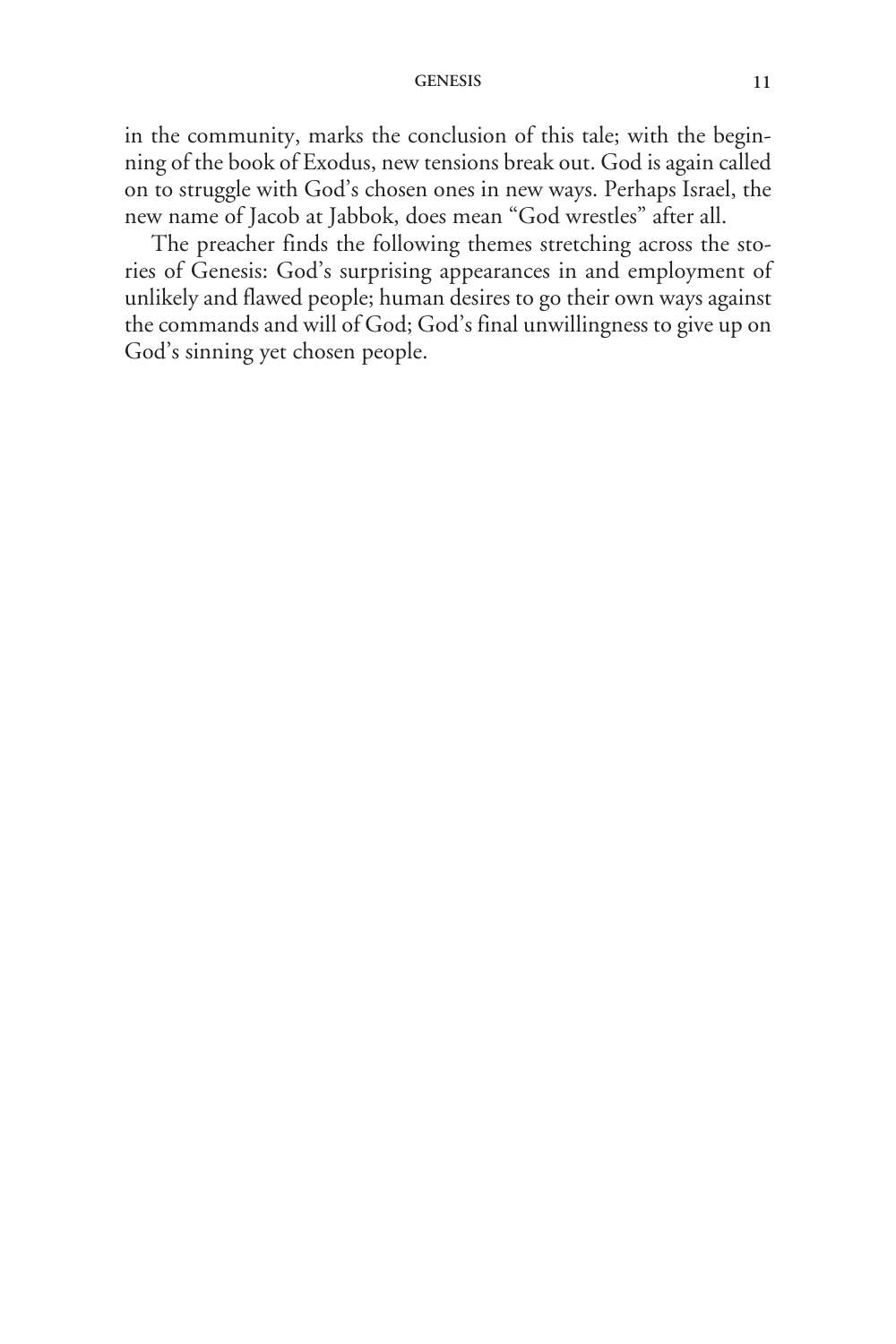# *Exodus* **LISA WILSON DAVISON**

Exodus recounts the story of how God rescues God's people from bondage and leads them to a new land, just as God had promised Sarah and Abraham. In order to do this, God calls three liberators: Moses, Miriam, and Aaron. The final compilation of the book of Exodus probably took place during the exile (sixth century BCE), but many of the stories contained in the book may be much older. The exilic date reminds us that the book is not trying to accurately recount an actual event, but to tell a story of liberation. Exodus can be divided into three sections, based on different settings: Egypt (chaps. 1–15), the Wilderness (15–18), and Mount Sinai (19–40).

## **EGYPT (1:1–15:21)**

Exodus picks up where Genesis ended, a few generations after Joseph and his brothers moved to Egypt. Joseph not only saved his family from the famine but also saved the Egyptians. He gained a place of power and leadership as the pharaoh's right-hand man. By the beginning of Exodus, however, things have changed. The new pharaoh does not remember Joseph, and the descendants of Sarah and Abraham are now slaves, called "Hebrews" by the Egyptians. By this time, the "Hebrews" have become numerous. Gone are the days of barren women. The Egyptians worry that these "foreigners" will become so powerful that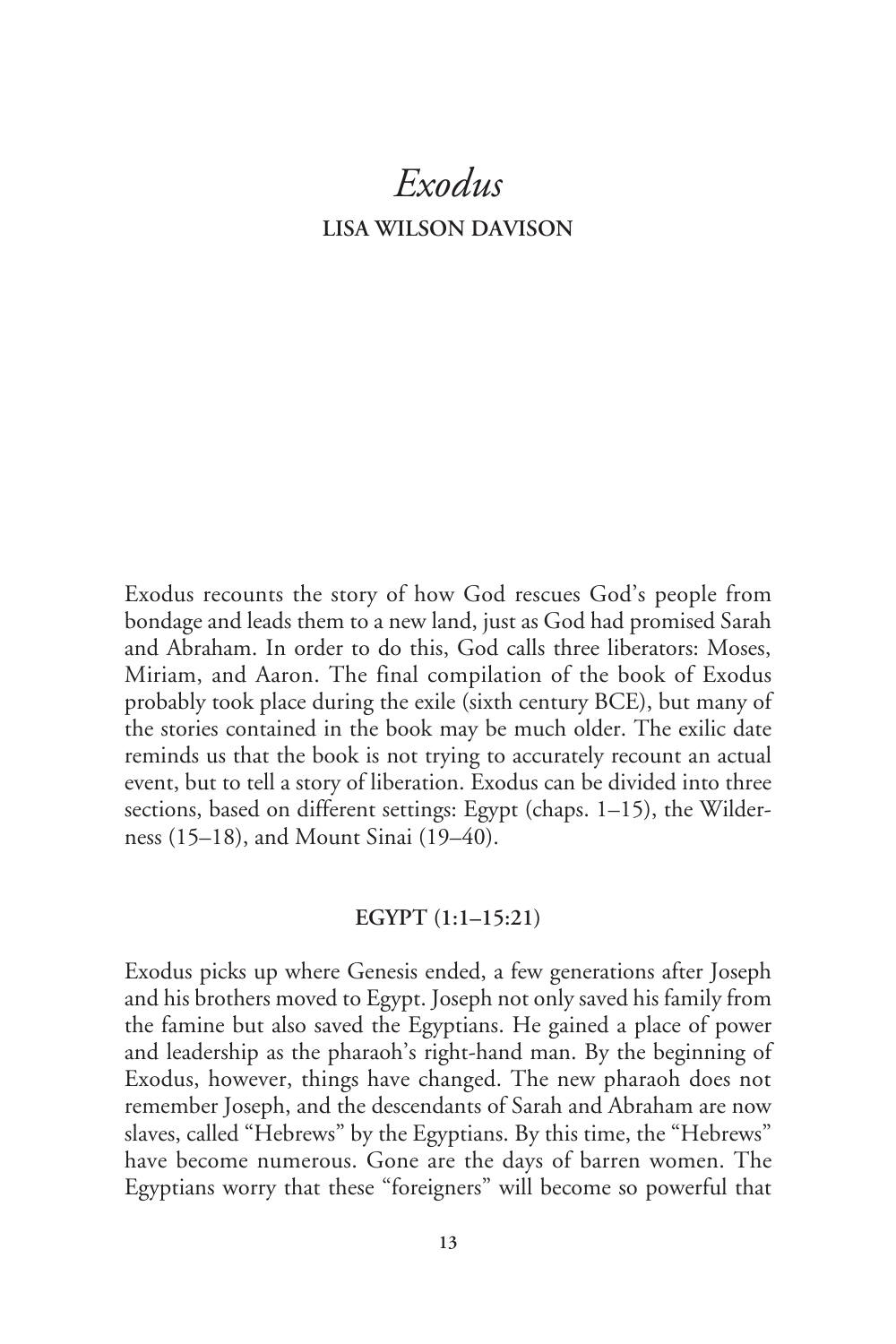they will rebel and take over the kingdom. Pharaoh uses several tactics to quell the potential threat, escalating the violence to a genocidal level, when slavery and hard labor do not reduce the Hebrews' growth. Two Hebrew midwives (Shiphrah and Puah) are instructed to kill all Hebrew boys at birth. The midwives' civil disobedience thwarts Pharaoh's plan, so he declares that all Hebrew boys be thrown into the Nile.

The story of Moses is both exciting and sad. Moses' survival from infancy, during a time when all Hebrew boys were to be drowned in the Nile, was nothing short of a miracle, orchestrated by his birth mother, his adopted mother, and his sister (2:1–10). The irony of Moses having to flee after murdering an Egyptian in defense of a helpless Hebrew slave (2:11–15a) builds suspense. Moses settles down in Midian, where he marries Zipporah, has a son (Gershom), and works for his father-inlaw, Jethro (2:15b–22).

This hero's story pauses to allow an "intrusion note" about God hearing the groaning of the Israelites in their servitude in Egypt (2:23– 25). What provokes their crying out? The text does not answer this question, indicating only that the people have managed to find a voice. Their cries prompt God to take action in the story. God has not been mentioned in chapter 2 until this point; suddenly in two verses (vv. 24–25), God is the subject of four important verbs; God "heard," "remembered," "looked," and "took note."

The story returns to Midian. Moses is tending the flocks of his father-in-law on the mountain called Sinai, or Horeb, a sacred place among the Midianites. He sees an incredible sight that the biblical writers could only describe as a bush that was "aflame yet not consumed by the fire" (3:2 alt.). Then, hearing a voice calling his name, he responds, "Here I am," and waits. From the bush comes the voice of God, and God tells Moses to take off his shoes because he is standing on holy ground. Moses does so and hears these words: "I am the God of your father, the God of Abraham, the God of Isaac, and the God of Jacob" (3:6).

The experienced biblical reader will recognize that Moses' fateful words, "Here I am," are a foreshadowing that something dangerous is about to happen. God is sending Moses back to Egypt, where he is a wanted fugitive. God has decided to "make good" on the covenant God made with the ancestors, a promise of land, offspring, and a relationship with God. God wants Moses to convince Pharaoh to let his primary source of slave labor go free (3:7–10). Moses protests against this mission. He cannot see why Pharaoh would listen to him and agree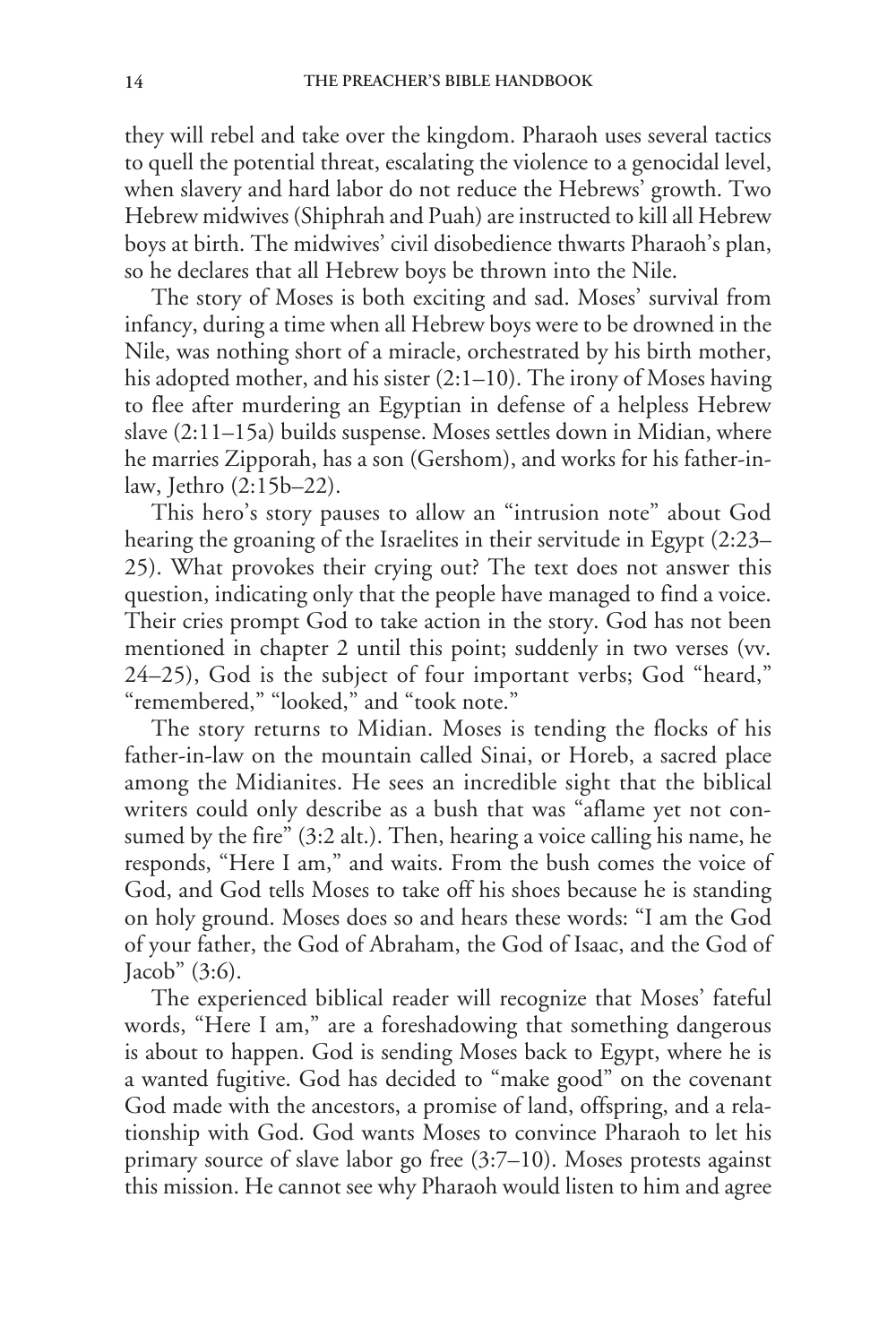#### **Exodus 15**

to this crazy idea. God tries to reassure Moses by promising to be with him as he stands up to the sole ruler of Egypt and risks his own life. God even gives Moses a "sign": "when you have brought the people out of Egypt, you shall worship God on this mountain" (3:12).

Still unconvinced, Moses tries another tactic. Feeling a bit daring, he asks God for God's name, and what he gets is a riddle. In the Hebrew Bible, to know someone's name could indicate that you have power over that person. In response to this request, God says to Moses: "*'eyeh 'asher 'eyeh*" (3:14). The traditional rendering of this Hebrew phrase as "I am who I am" only hints at the depth of the divine riddle. The word *'eyeh* is the first-person singular form of the verb "to be." Since Hebrew does not have true verb tenses (e.g., past, present, future, etc.), this word could be translated as "I am, I was, I will be, I have been," and so on. The second Hebrew word, *'asher*, is a relative particle and can mean "that, who, which," and so on. Thus, this "name" of God can be rendered in numerous ways in English, such as these:

I am who I am. I was who I was. I will be who I will be. I have been who I have been. I am who I was. I will be who I have been. I am that I will be.

Moses cannot have just one word to name God. He, like all preachers and congregations, is reminded that the Divine is beyond human control and comprehension. God's answer indicates that the only way Moses, the Israelites, or anyone else can "know" God is through God's activity in the world or through God's interaction with humanity.

The stories about the dueling between Pharaoh and Moses/God are a key to understanding the function of the plagues (chaps. 5–12). Like all oppressive powers, Pharaoh is unwilling to grant freedom for his slave workforce. The resulting struggle between a God of freedom and human greed reveals that Israel's God is not only more powerful than Pharaoh but also more powerful than the Egyptian gods. Unfortunately, the liberation of an oppressed group of people rarely happens without a level of suffering and violence.

While the plagues are intended to show God's power, they do seem to be an unfair punishment for the Egyptian people. This story reminds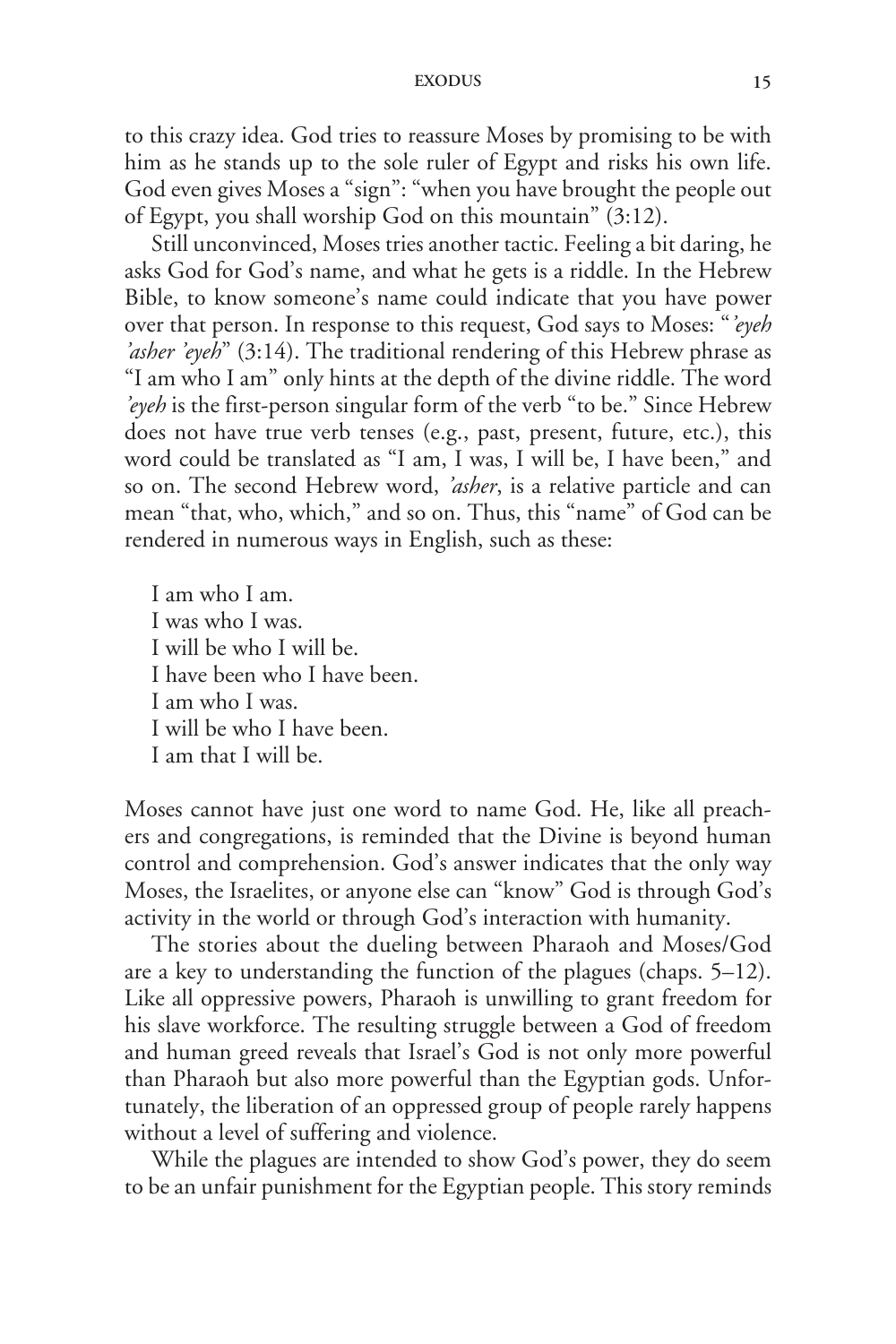us that, most often, the people suffer the consequences of the actions taken by the powerful. Looking at the ten plagues, it is clear that the first nine really did not directly affect Pharaoh. When the waters of the Nile were made unsafe for drinking, the Egyptian people had to dig ditches to find potable water (7:24). Pharaoh, however, had other people to secure his water supply. Likewise, when the locusts ate the crops of the Egyptians (10:1–20), Pharaoh did not go hungry. He had the means and the power to get all the food he wanted, at the expense of the innocent people under his control.

It is only with the last plague, when Pharaoh's son dies, that the repercussions of his oppressive actions affect him directly. Only then does Pharaoh decide to let the Israelites leave. In fact, he sends them away out of fear; he would do anything to appease the Israelites' God and get relief from the curse he was enduring. The killing of the firstborn children of the Egyptians, of course, presents some troubling theological questions with which preachers should struggle. What kind of God kills innocent children?

One explanation can be found in the text. When God sends Moses back to Egypt, God tells him to deliver this message to Pharaoh: "Thus says the LORD: Israel is my firstborn son. I said to you, 'Let my son go that he may worship me.' But you refused to let him go; now I will kill your firstborn son" (4:22–23). This is a foreshadowing of how this struggle for liberation will end. From this literary perspective, the tenth plague parallels what Pharaoh has done to the Israelites. The violence continues when Pharaoh realizes what he has done (i.e., just freed his slave labor force) and decides he wants them back. He sends his entire army after the "escaped" slaves, and they pursue the Israelites with the intent of returning them to slavery or killing them. When Pharaoh's army traps the people at the edge of the Sea of Reeds, the Israelites become frightened and blame Moses for leading them out this far only to be killed. As a way of showing the Israelites and Pharaoh that God has the power and is on the side of the oppressed and vulnerable, Moses splits the sea in two parts. Dry land appears, and the Israelites cross safely to the other side.

What happens next is shocking, but it is the only way that the powerless Israelites can be saved from Pharaoh, the powerful. When the Egyptian army enters the dry seabed, in pursuit of the runaways, the waters return to their normal state, and the Egyptian charioteers are drowned. The picture of this watery battlefield evokes memories of other battlefields with dead bodies left where they fell. Pharaoh's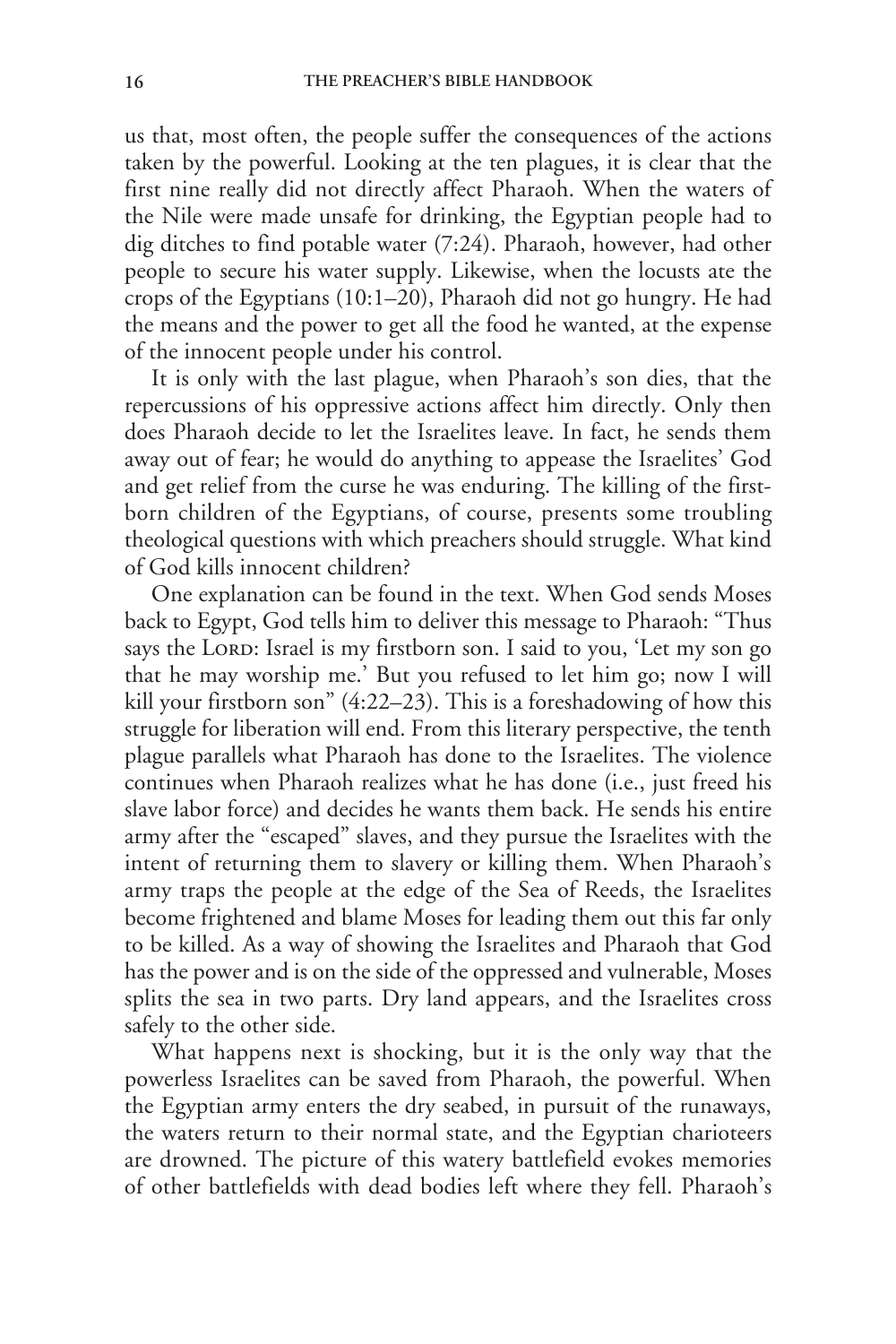campaign to enslave the Israelites again is a vivid reminder of that senseless loss of life.

When we read the Exodus story, it is tempting to identify with the oppressed Israelites. However, many of us today are more like Pharaoh or at least the Egyptians. How do our comfortable lives and participation in the global economy keep others from enjoying a full life? How do we harden our hearts to the suffering of others? What will it take to change our hearts, so we release our grip on power and privilege?

#### **WILDERNESS (15:22–18:27)**

The second section of Exodus tracks the Israelites' journey from Egypt to Mount Sinai. These "Wilderness Wanderings" describe a period of getting acquainted. The people learn about this God who liberated them from slavery in Egypt, and the Lord comes to a better understanding of the kind of people the Israelites are. It is a period of "courting," before any firm commitments are made. Having just witnessed God's saving power, the people begin to complain about the less than ideal conditions of their current situation. This story is part of a larger collection of texts in which the Israelites "murmur/quarrel" against Moses and/or Aaron for their plight; in so doing they complain against God.

This section provides several possible homiletical questions about the nature of faith. In what ways do we, like the Israelites, struggle to trust God, others, and ourselves? How often are we not content with what we have? When do we "quarrel/murmur" against God?

#### **SINAI (CHAPS. 19–40)**

At Sinai, after all God has done for the Israelites, God lays out their responsibilities of living in covenant relationship. Up to this point, God has been patient and gracious with what often appears to be an ungrateful people. Now they have reached a point of decision making; they must either sign on to a lifelong covenant with God or face a future on their own.

The Ten Commandments (20:1–17) deal with both the vertical relationship between Israel and God (vv. 3–7) and the horizontal relationships between Israel and other parts of creation and among the Israelites (vv. 8–17). In Israel's covenant with God, both aspects were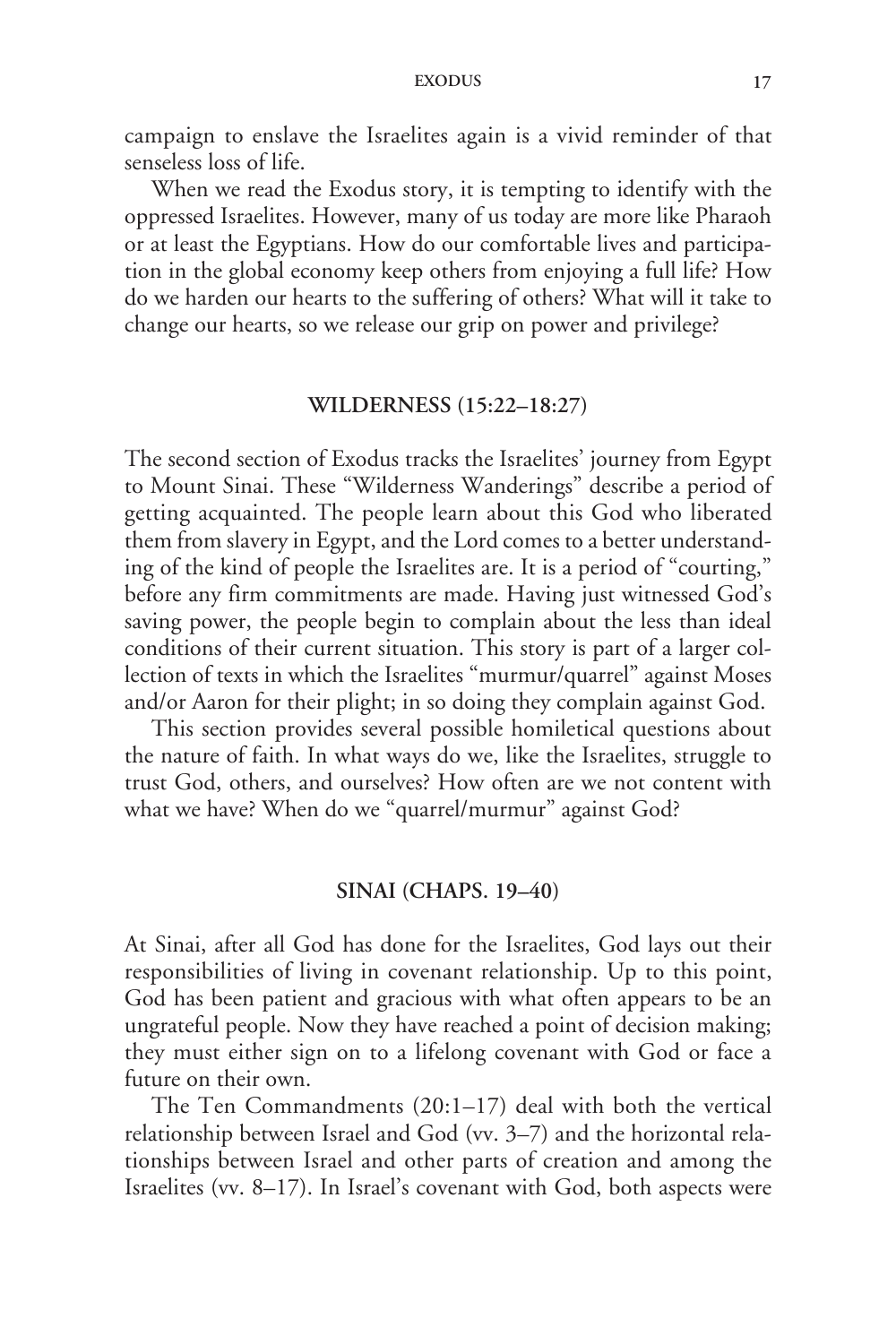of equal importance: one could not be in right relationship with God without being in right relationship with the rest of creation.

At Sinai, God gave the Israelites an invitation to enter into a covenant and provided a set of guidelines for acceptable behavior in that relationship (20:1–21). The Lord then gives Moses more commandments that expand on the original "Top Ten" (20:22–26; 22:16–31; 23–30). While the Lord provides these other requirements, Moses is gone from the people for a long time. In his absence, they become restless and insist that Aaron make them tangible gods, breaking the second commandment (32:1–2). The Lord had warned them that there was "zero tolerance" for idols and severe punishment for the perpetrators. Aaron does not try to dissuade them from this faithless act. He makes a golden calf  $(v, 4)$ , makes an altar, and declares a "festival to the LORD" (v. 5). In the morning, the people bring offerings and make sacrifices to the calf, and after eating, they begin to "revel" (v. 6).

Seeing how quickly the people have betrayed the covenant, the Lord is overcome with anger and, perhaps, with disappointment. The Lord no longer wants to claim the Israelites, so the Lord puts the responsibility for them on Moses. So great is the divine anger against the people that the Lord wants to be alone so that the Lord's "wrath may burn hot against the people" (32:10) until it consumes them.

Moses, who had wanted to give up on the Israelites at times when they complained, now defends them. Moses' tactic for persuading the Lord not to destroy the people is very astute. He does not try to gain a stay of execution for the people based on their character or faith; there is too much evidence to the contrary. Instead, he argues on the basis of God's character. Moses appeals to the Lord's ego, reminding the Lord of the covenant made with Israel's ancestors (32:13a). If the Lord kills the people in the wilderness, then the Lord will break the divine promises of many descendants, a land, and a relationship with the Lord (32:13b). Moses succeeds, and the Lord keeps covenant.

As the story of Israel shows, the relationship between Israel and God was never easy. Given that these stories are Israel's self-portrayal, it is amazing that the compilers of the Hebrew Bible have not attempted to "clean up" the people's imperfections. They have painted a picture of a human community struggling to live in right relationship with God, with neighbor, and with self. Sometimes the Israelites succeeded, but more often they failed. Preachers do well to present contemporary people of faith in such an honest light.

Preachers also should recognize that while some of the ancient stories